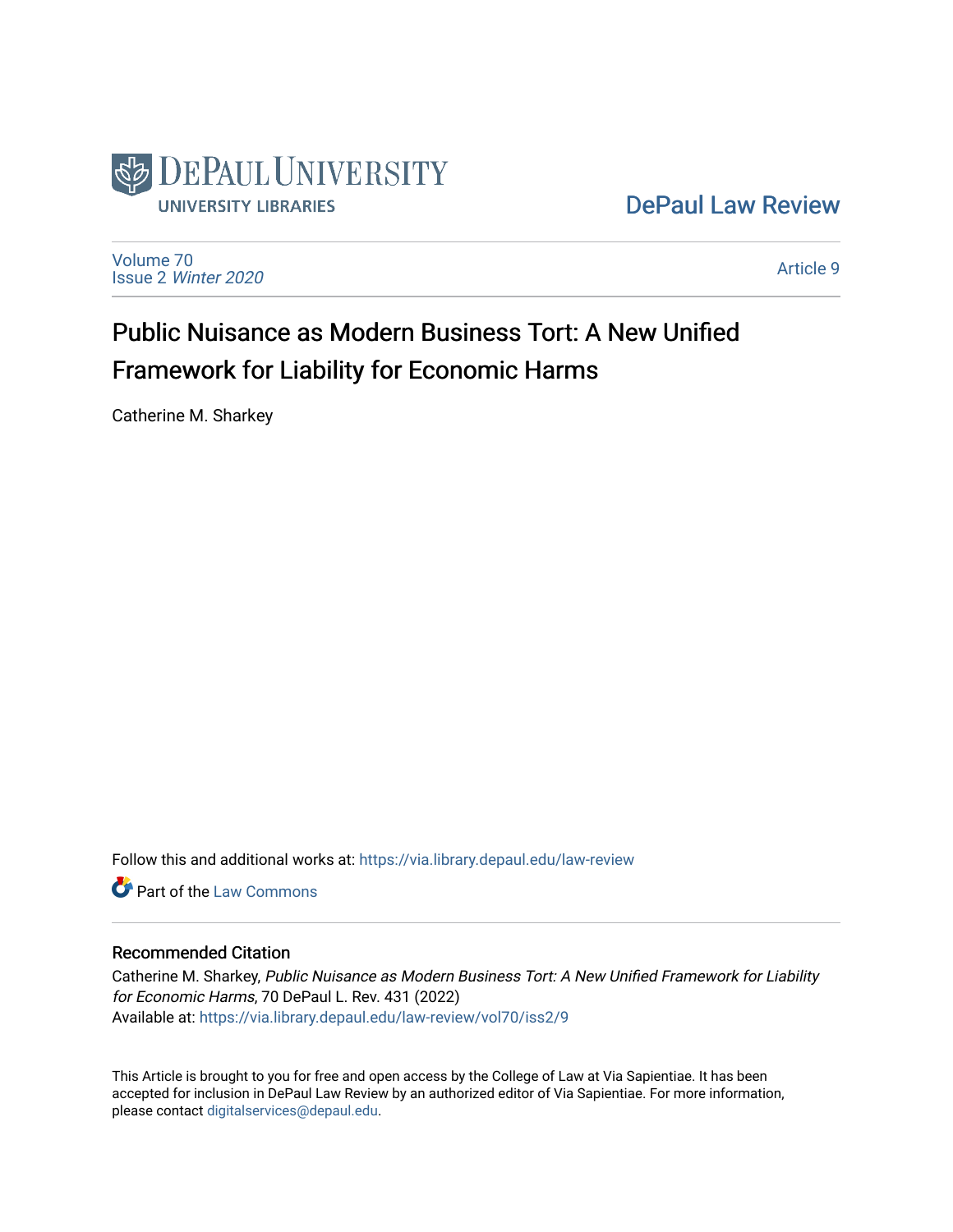# **PUBLIC NUISANCE AS MODERN BUSINESS TORT: A NEW UNIFIED FRAMEWORK FOR LIABILITY FOR ECONOMIC HARMS**

*Catherine M. Sharkey*<sup>1</sup>

# TABLE OF CONTENTS

|      |             | I. PUBLIC NUISANCE AS AN END RUN AROUND THE ELR          |     |
|------|-------------|----------------------------------------------------------|-----|
|      |             |                                                          | 434 |
|      |             | A. The ELR Does Not Apply To Public Nuisance             | 435 |
|      | B.          | The Restatement Approach Fuels the ELR/ Public           |     |
|      |             |                                                          | 437 |
|      | Н.          | Limitation of Liability Rationales                       | 438 |
|      | A.          | The "Stranger" ELR in Negligence                         | 439 |
|      | В.          | The Special Injury Requirement in Public Nuisance.       | 440 |
|      | $C_{\cdot}$ | The Limits of Limitation of Liability Rationales         | 442 |
| III. |             | "CHANNELING" OR ENFORCEMENT RATIONALES                   | 443 |
|      |             | A. Reconciling Public Nuisance "Special Injury" with     |     |
|      |             |                                                          | 443 |
|      |             | Setting the Scene: Paradigmatic Cases<br>$\mathcal{I}$ . | 443 |
|      |             | Business losses due to bridge closure<br>$a_{\cdot}$     | 444 |
|      |             | Commercial fishermen's business losses<br>$\mathbf{b}$ . |     |
|      |             | following oil or chemical spill                          | 446 |
|      |             | Reframing the Doctrines Based on Channeling<br>2.        | 448 |
|      |             | "Special Injury" Public Nuisance<br>a.                   |     |
|      |             | Requirement Revisited                                    | 448 |
|      |             | b. The "Stranger" Economic Loss Rule for                 |     |
|      |             | Negligence Revisited                                     | 450 |
|      | В.          | "Vicarious Avengers" for "Derivative Harms": A           |     |
|      |             |                                                          | 453 |
|      | C.          | Illinois Brick Indirect Purchaser Rule for Antitrust     |     |
|      |             | Claims: A Modern Perspective                             | 455 |
| IV.  |             | OPIOIDS AS PUBLIC NUISANCE                               | 457 |
|      |             | A. A Patchwork of Existing Doctrinal Approaches          | 457 |

<sup>1.</sup> Segal Family Professor of Regulatory Law and Policy, New York University School of Law. Scott Davis (NYU 2020), Daniel Folsom (NYU 2021), and Patrick Corcoran (NYU 2021) provided excellent research assistance.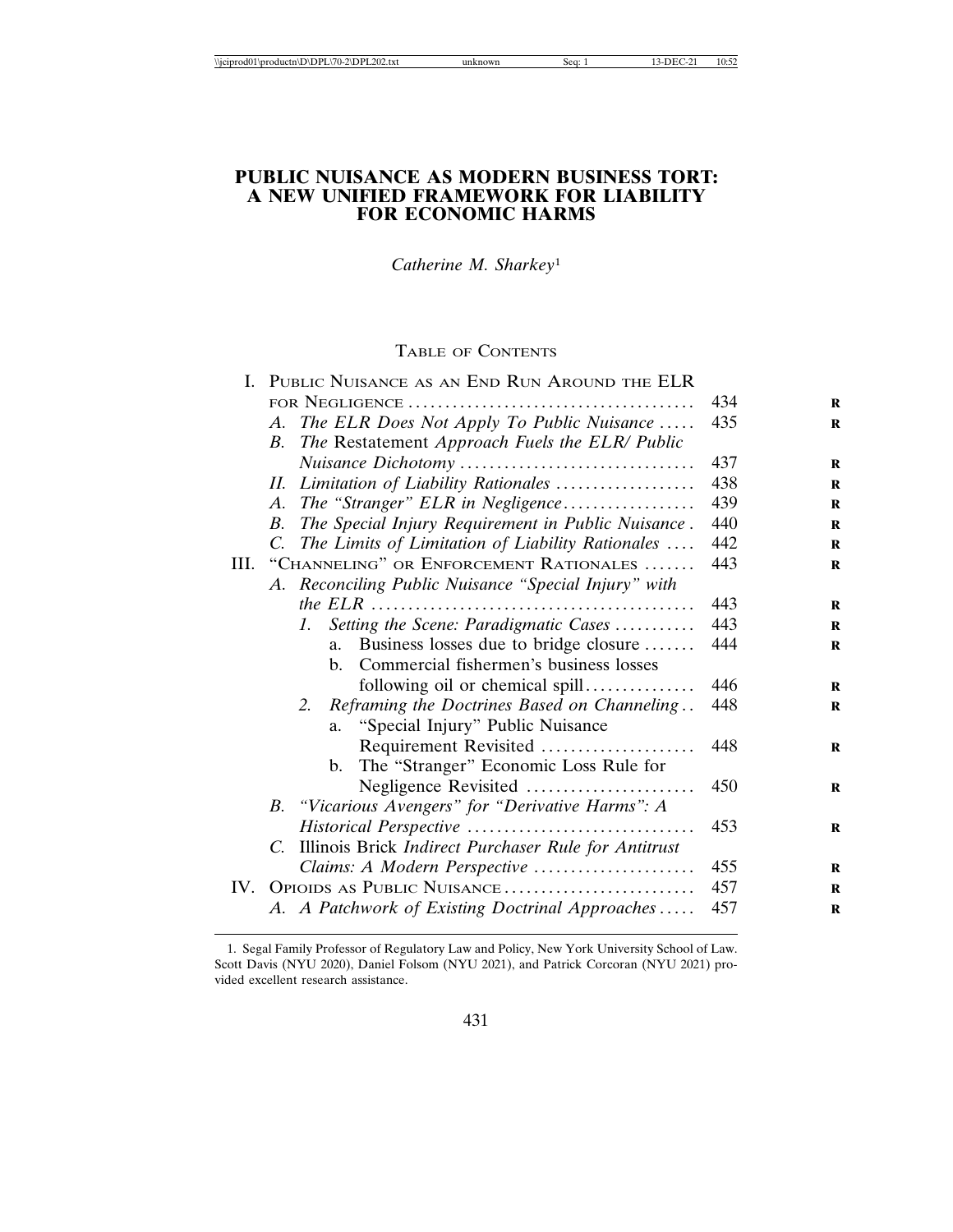| 1. Application of ELR to Public Nuisance 457      |  |
|---------------------------------------------------|--|
|                                                   |  |
|                                                   |  |
| V. CONCLUSION: PUBLIC NUISANCE AS MODERN BUSINESS |  |
|                                                   |  |
|                                                   |  |

#### **INTRODUCTION**

Public nuisance is taking the modern tort world by storm. Once relegated to the backwaters—a marginal note in the main torts casebooks, the subject of scant law review articles—the public nuisance cause of action is now front and center in the most vexing legal controversies of our time:<sup>2</sup> global climate change,<sup>3</sup> electronic cigarettes,<sup>4</sup> COVID-19 work-related harms,<sup>5</sup> and the opioid crisis.<sup>6</sup> Commentators have trained attention on the hybrid nature of public nuisance, specifically the public versus private dimension. This Article focuses on public nuisance's innovative use as a means of recovering purely financial losses between non-contracting parties (*i.e*., "strangers"), in particular where the economic loss rule (ELR) potentially bars recovery. Framed as such, public nuisance could emerge as the quintessential business tort of the 21st century.

In the realm of business torts resulting in purely financial losses, plaintiffs can simultaneously allege claims for negligent infliction of economic losses and public nuisance. The recently published *Restatement (Third) of Torts: Liability for Economic Harm* calls for a drastic curtailment of the scenarios in which negligent infliction of economic loss is a viable cause of action between strangers.7 At the same time,

<sup>2.</sup> *See* Donald G. Gifford, *Public Nuisance as a Mass Products Liability Tort*, 71 U. CIN. L. REV. 743, 743 (2003) ("The tort of public nuisance has awakened from a centuries-long slumber."); *see also* Steven Czak, *Public Nuisance Claims After* ConAgra, 88 FORDHAM L. REV. 1061, 1075 (2019) ("Whether as a means of addressing the opioid crisis, gun violence, or the hazards of lead paint, states and communities have come to view public nuisance as an avenue of resolving serious social health and safety issues." (internal citations omitted)).

<sup>3.</sup> *See, e.g.*, Albert C. Lin & Michael Burger, *State Public Nuisance Claims and Climate Change Adaptation*, 36 PACE ENVTL. L. REV. 49, 50 (2018).

<sup>4.</sup> *See, e.g.*, Tiffany Kary & Jef Feeley, *Juul Accused by School Districts of Creating Vaping 'Nuisance'*, BLOOMBERG (Oct. 7, 2019, 5:52 PM), https://www.bloomberg.com/news/articles/2019- 10-07/juul-accused-by-school-districts-of-creating-vaping-nuisance (last updated Oct. 8, 2019, 10:15 AM).

<sup>5.</sup> *See, e.g.*, Rural Cmty. Workers All. v. Smithfield Foods, Inc., 459 F. Supp. 3d 1228, 1234 (W.D. Mo. 2020); Massey v. McDonald's Corp., 2020 Ill. Cir. LEXIS 465 (Ill. Cir. Ct. June 24, 2020).

<sup>6.</sup> *See, e.g.*, Michael J. Purcell, *Settling High: A Common Law Public Nuisance Response to the Opioid Epidemic*, 52 COLUM. J.L. & SOC. PROBS. 135, 135 (2018).

<sup>7.</sup> RESTATEMENT (THIRD) OF TORTS: LIAB. FOR ECON. HARM §§ 1, 7 (A.L.I. 2020) [hereinafter RTT: LEH].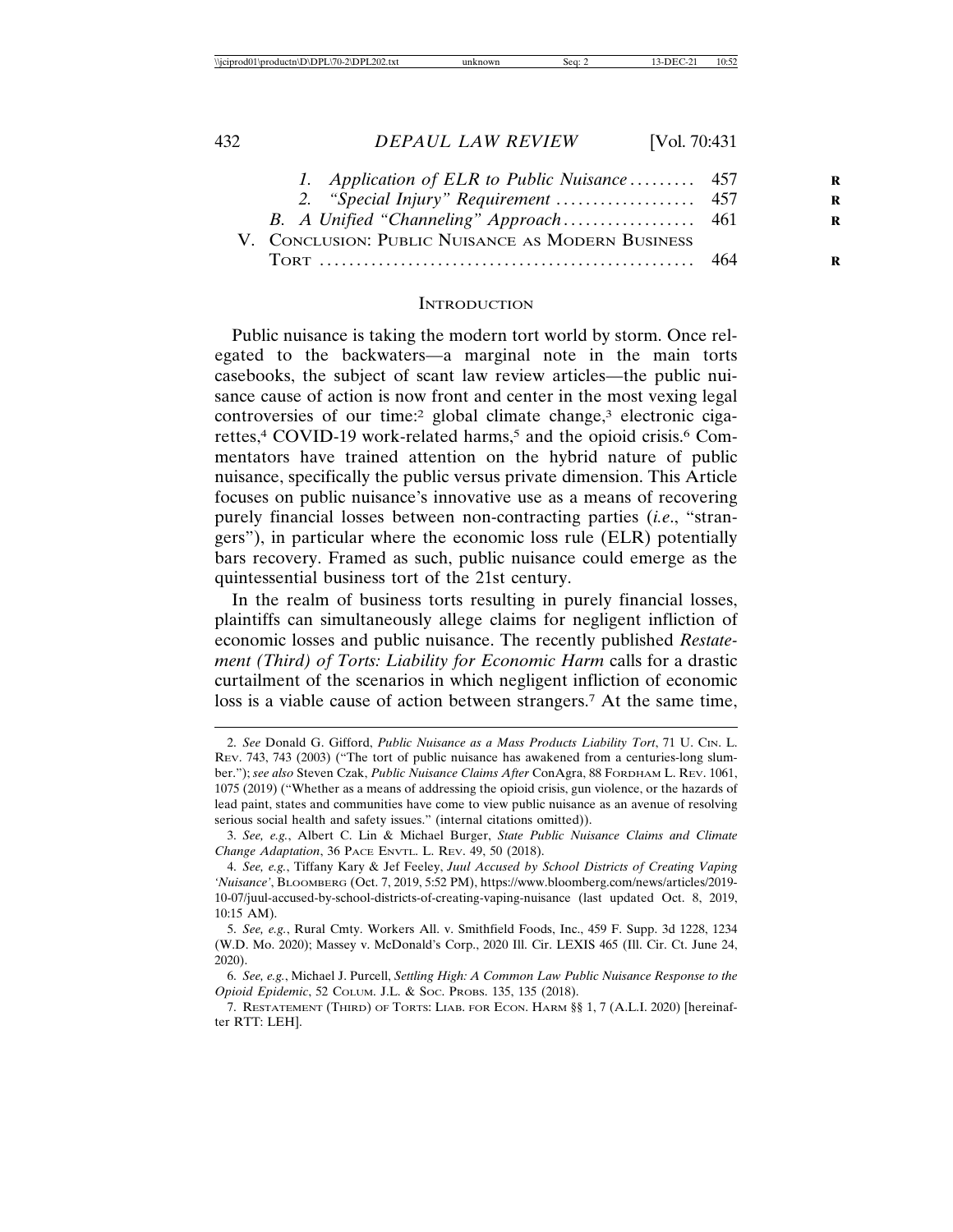the *Third Restatement* presents public nuisance as an *exception* to the ELR's presumptive barring of negligence claims, recognizing that "[t]he social and private costs of a public nuisance can . . . be large," and that therefore "[a]llowing certain classes of private parties a right of action can . . . usefully deter repetition of the wrong."8

The *Third Restatement*'s approach—essentially to shoehorn negligence causes of action between non-contracting parties for purely financial losses into public nuisance—is flawed. As a doctrinal matter, to recover damages under public nuisance a private plaintiff must demonstrate "special injury," which has been ubiquitously interpreted by courts as requiring an injury "distinct in kind" (rather than simply in degree) from that affecting the general public.9 Commercial fishermen have been one of the few classes of private plaintiffs to prevail notwithstanding the constraints of the "special injury" rule, giving the impression that tort law simply holds commercial fisherman especially close to its heart.10 As a pragmatic matter, it is not at all clear why forcing (or even encouraging) plaintiffs to cram their claims for negligently inflicted purely financial losses into the "impenetrable jungle"11 of a public nuisance cause of action is either a necessary or effective means to combat the fear of unlimited liability that undergirds the ELR for negligence claims. As a theoretical matter, foreclosing actions for negligently inflicted financial losses generally—with exception only for those whose "distinct in kind" injuries arise from a violation of a public right actionable under public nuisance—could fall dramatically short of the goal of "usefully deter[ing] repetition of the wrong."<sup>12</sup>

This Article proposes a new approach to reconciling the torts of negligence and public nuisance, centered on the "channeling" or enforcement rationale: namely, deputizing a class of significantly impacted individuals or entities who can sue to force the tortfeasor to internalize the social costs of its activities. The use of tort law as a device for minimizing accident costs by channeling scarce resources to

<sup>8.</sup> *Id.* § 8.

<sup>9.</sup> RESTATEMENT (SECOND) OF TORTS § 821C(1) (A.L.I. 2020) ("In order to recover damages in an individual action for a public nuisance, one must have suffered harm of a kind different from that suffered by other members of the public exercising the right common to the general public that was the subject of interference.").

<sup>10.</sup> *See generally* Denise E. Antolini, *Modernizing Public Nuisance: Solving the Paradox of the Special Injury Rule*, 28 ECOLOGY L. Q. 755, 779–81 (2001).

<sup>11.</sup> W. PAGE KEETON ET AL., PROSSER AND KEETON ON TORTS § 86, at 616 (5th ed. 1984).

<sup>12.</sup> RTT: LEH § 8; *see also* Antolini, *supra* note 10, at 761 (noting the paradox of the special injury rule is that "the broader the injury to the community and the more the plaintiff's injury resembles an injury also suffered by other members of the public, the *less* likely that the plaintiff can bring a *public* nuisance lawsuit[ ]").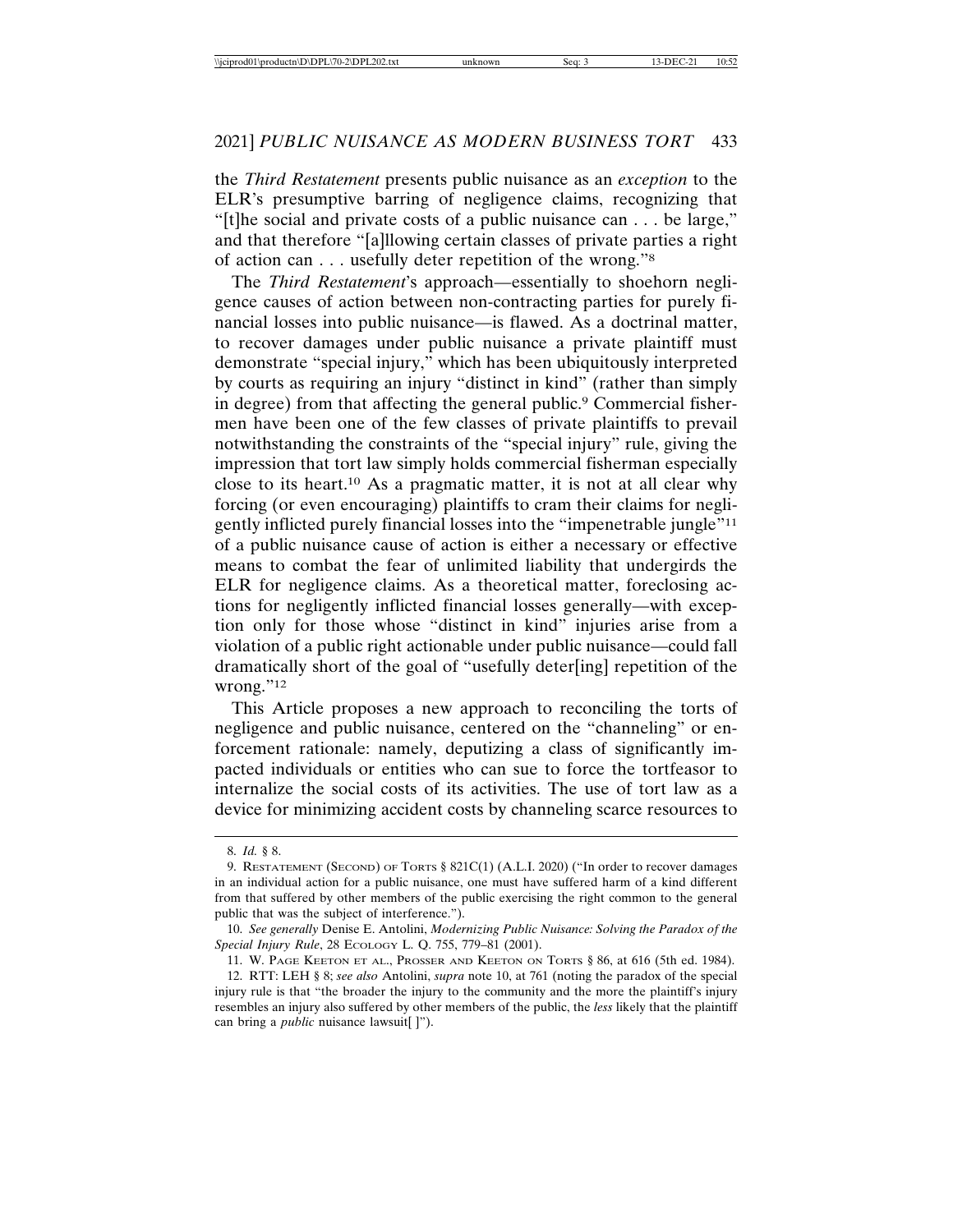their most efficient use is foundational. Nonetheless, as a practical matter, the need to grapple with this issue in the realm of purely financial losses outside a narrow band of intentional business torts was (perhaps) to date not justified by cost internalization/deterrence principles given that victims with physical injuries and property damages could generally be counted on to vindicate the law as private attorneys general (including on behalf of the more remotely injured entities suffering purely financial losses). But, where the prospect of physical bodily injuries and property damage is attenuated, this cost-internalization function is especially important to deter excessively risky conduct likely to lead to significant financial losses. Moreover, the calculus may be shifting in an age of global financial crises, escalation of digital and informational harms, and growing sense that the societal harms of the 21st century involve risky conduct leading to purely financial harms. Where there are diffuse, widespread harms raising concomitant concerns of under- and over-deterrence, a new "channeling" paradigm is necessary to guide courts in fashioning the metes and bounds of public nuisance as the quintessentially modern business tort.

# I. PUBLIC NUISANCE AS AN END RUN AROUND THE ELR FOR NEGLIGENCE

Public nuisance has emerged with renewed verve as a potentially viable end run around the formidable ELR which limits recovery in torts involving purely financial losses, unaccompanied by physical injury or property damage. In its broadest formulation by courts, the ELR amounts to a "categorical refusal to award tort damages for pure economic loss."13 But this formulation masks the underlying reality that there are several different ELRs: products liability,<sup>14</sup> contracting

<sup>13.</sup> *See* Nazareth Int'l, Inc. v. J.C. Penney Corp., 2005 WL 1704793, at \*7 (N.D. Tex. 2005) ("The economic loss rule is defined as 'the principle that a plaintiff cannot sue in tort to recover for purely monetary loss—as opposed to physical injury or property damage—caused by the defendant.'" (citation omitted)); *see also, e.g.*, Primary Color Sys. Corp. v. Willwork, Inc., 95 N.E.3d 300, 300 (Mass. App. Ct. Dec. 14, 2017) ("'[P]urely economic losses are unrecoverable in tort and strict liability actions in the absence of personal injury or property damage.'" (quoting FMR Corp. v. Bos. Edison Co., 613 N.E.2d 902, 903 (Mass. 1993)).

<sup>14.</sup> The products liability ELR bars plaintiffs from recovery when a product disappoints their economic expectations. *See* Catherine M. Sharkey, *The Remains of the Citadel (Economic Loss Rule in Products Cases)*, 100 MINN. L. REV. 1845, 1847 (2016) ("The economic loss rule in products cases rears its head in the mid-1960s—not coincidentally, right at the triumphant moment for strict products liability and the widespread adoption of the Uniform Commercial Code's set of warranties between retailers and buyers (i.e., parties in privity of contract)—to reassert the contract-tort border, circumscribe the strict liability rule, and defend privity's last bastion.").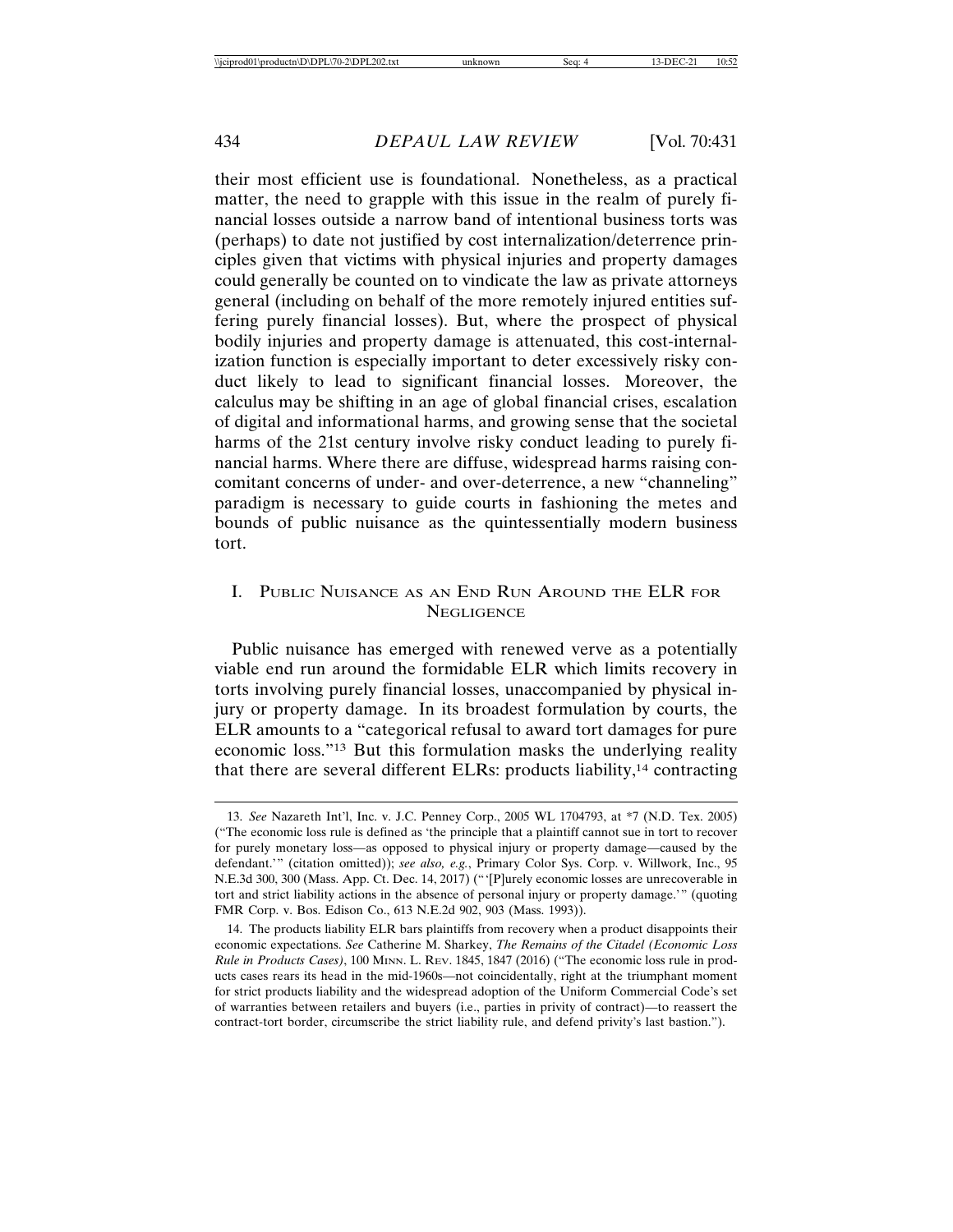parties, third-party, and the "stranger" ELRs.15 This Article homes in on the "stranger" ELR, which bars recovery in the context of noncontracting parties who lack a "special relationship" and who suffer purely financial losses as a result of negligence.16

In recent times, litigants have framed claims for recovery for financial losses as public nuisance (as opposed to negligence) at least in part to evade the stranger ELR.17 Moreover, the newly minted *Third Restatement* has unwittingly fueled this approach through its explicit positioning of public nuisance as a carve-out to its broadly articulated "stranger" ELR.

#### *A. The ELR Does Not Apply To Public Nuisance*

Historically, public nuisance stood apart from the purview of the ELR.18 But neither courts nor scholars have devoted much effort to explain why.19 Thus, as the ELR took wind and expanded far beyond its origins in products liability cases, some courts have applied it categorically to public nuisance claims and, in so doing, barred all recovery if the plaintiff has not suffered physical injury or property damage.20 In some sense, this is the ELR "swallowing" the public nui-

16. Sharkey, *Cheapest Cost Avoider*, *supra* note 15, at 1019–29.

17. *See* Czak, *supra* note 2, at 1075 ("[I]n the 1970s and '80s, plaintiffs' attorneys began to push the traditional boundaries of nuisance, as the tort was vaguely defined and provided a means of avoiding potentially fatal shortcomings of other torts, such as . . . the inability to recover for purely economic losses.").

18. *See* Johnson, *supra* note 15, at 529–32, 531 n.37 (listing nuisance among other causes of actions as "well-recognized" exceptions to any economic loss rule); John T. Nockleby, *When Losses Are Too Big: Evaluating the Economic Loss Doctrine in California*, 53 LOY. L.A. L. REV. 409, 415–16 (2020).

19. *See, e.g*., *In re* One Meridian Plaza Fire Litig., 820 F. Supp. 1460, 1480 (E.D. Pa. 1993) (merely stating, in conclusory fashion, that "[i]t is clear that the economic loss doctrine is not applicable to public nuisance claims . . ."), *rev'd on other grounds sub nom*. Fed Ins. Co. v. Richard I. Rubin & Co., 12 F.3d 1270 (3d Cir. 1993). Peter Benson has argued that the distinction is defensible due to the type of interest damaged. Peter Benson, *The Problem with Pure Economic Loss*, 60 S.C. L. REV. 823, 855 n.122 (2009).

20. *See, e.g.*, City of Chicago v. Beretta, 821 N.E.2d 1099, 1139–44 (Ill. 2004) (applying the economic loss rule to bar recovery for solely economic losses in public nuisance); Sample v. Monsanto Co., 283 F. Supp. 2d 1088, 1093 (E.D. Mo. 2003) (holding that the economic loss rule applies in public nuisance cases, and absent physical or property damage, recovery is barred by the economic loss rule); Davencourt at Pilgrims Landing Homeowners Ass'n v. Davencourt at

<sup>15.</sup> *See* Catherine M. Sharkey, *In Search of the Cheapest Cost Avoider: Another View of the Economic Loss Rule*, 85 U. CIN. L. REV. 1017, 1019–29 (2018) [hereinafter, Sharkey, *Cheapest Cost Avoider*]; *see also* Ward Farnsworth, *The Economic Loss Rule*, 50 VAL. U. L. REV. 545, 546–49 (2016) (distinguishing four distinct rules: products liability ELR; a services contract ELR; a third party contractual ELR; and a vicarious ELR); Dan B. Dobbs, *An Introduction to Non-Statutory Economic Loss Claims*, 48 ARIZ. L. REV. 713, 714 (2006); Vincent R. Johnson, *The Boundary-Line Function of the Economic Loss Rule*, 66 WASH. & LEE L. REV. 523, 534–35 (2009); Jay M. Feinman, *The Economic Loss Rule and Private Ordering*, 48 ARIZ. L. REV. 813, 813 (2006).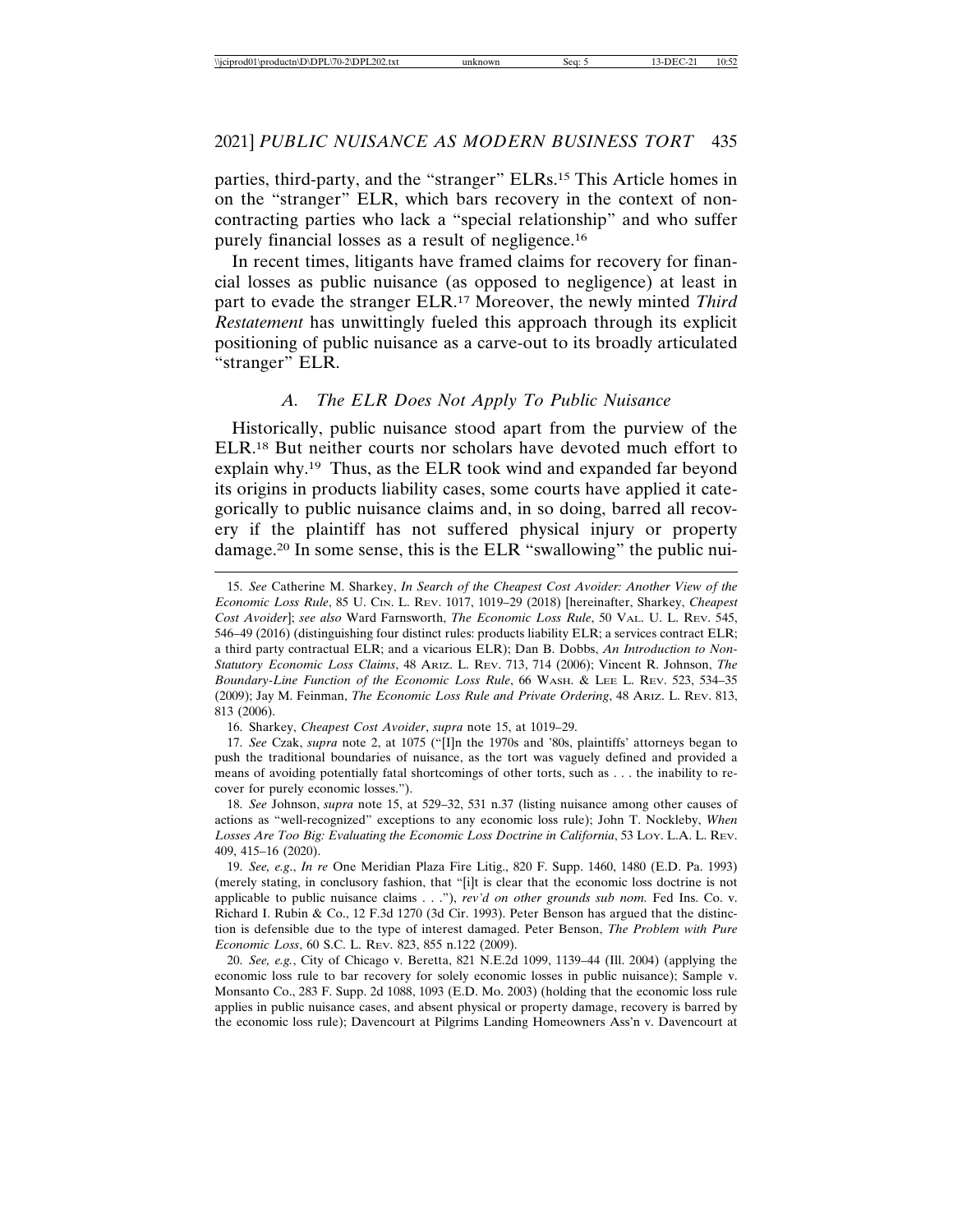sance doctrine. Courts adopting this approach reason that the ELR applies to all torts, and since public nuisance is a tort, the ELR should apply to bar recovery in public nuisance for purely financial losses.21

To be sure, notwithstanding the priority in tort given to physical bodily injury and property damage, if the ELR is articulated as "no liability in tort for purely financial losses," it is overbroad. Few would question the viability of fraud or intentional misrepresentation actions for purely financial losses; relatively few question the existence of tortious interference with business. Thus, in jurisdictions that would otherwise apply the ELR to all unintentional torts, one strategic approach by litigants is to frame public nuisance as an intentional (as opposed to negligence or strict liability-based) tort so as to withstand the ELR.22

A second approach focuses on taming the ever-expanding unprincipled spread of the ELR, arguing that the rule should be confined to its origins in products liability suits or, if extended, only to suits involving contracting parties. Thus, for example, in *Tiara Condo Association, Inc. v. Marsh & McLennan Cos*, the Florida Supreme Court was persuaded by this critique and limited the ELR to its origins in the realm of products liability.23 The court warned of the danger of the expansive "no-duty" ELR and refused to extend it even to the realm of contracting parties.24 Other jurisdictions have toed the line at contracting parties, refusing to apply the brittle no-duty rule in the realm of "stranger" negligence situations.25

22. In Ohio, the ELR applies to "qualified" public nuisances (negligence), not to "absolute" public nuisances (intentional). *See, e.g.*, City of Cincinnati v. Deutsche Bank Nat'l Trust Co., 863 F.3d 474, 477–78 (6th Cir. 2017) (finding that, under Ohio law, the economic loss rule foreclosed the City's qualified public nuisance claim but not its absolute nuisance claim).

23. 110 So. 3d 399, 407 (Fla. 2013) (holding that the economic loss rule applies only in the products liability context where there are economic losses stemming from a defective product, and that product only damages itself and no other property).

24. *Id.* at 402, 407 (noting that some courts have barred recovery of solely economic damages "where a defendant has not committed a breach of [tort] duty apart from a breach of contract" (the "no-duty" economic loss rule), but ultimately declining to extend the ELR beyond cases involving products liability).

25. *See, e.g.*, *In re* Opioid Litig., 2018 WL 3115102, at \*27 (No. 4000/2017) (N.Y. Sup. Ct.) (stating that the economic loss rule only bars tort actions between contracting parties, and because there is no contract here, there is no economic loss rule issue); City of Boston v. Purdue

Pilgrims Landing, LC, 221 P.3d 234, 242 (Utah 2009) (applying the economic loss rule to public nuisance claims and barring such claims if for solely economic losses).

<sup>21.</sup> *See, e.g*., Louisiana ex rel. Guste v. M/V TESTBANK, 752 F.2d 1019, 1030 (5th Cir. 1985) ("Were we to allow plaintiffs recovery for their losses under a public nuisance theory we would permit recovery for injury to the type of interest that, as we have already explained, we have consistently declined to protect. Nuisance, as Dean Prosser has explained, is not a separate tort subject to rules of its own but instead is a type of damage." (citing WILLIAM L. PROSSER, HAND-BOOK OF THE LAW OF TORTS § 87 (4th ed. 1971)).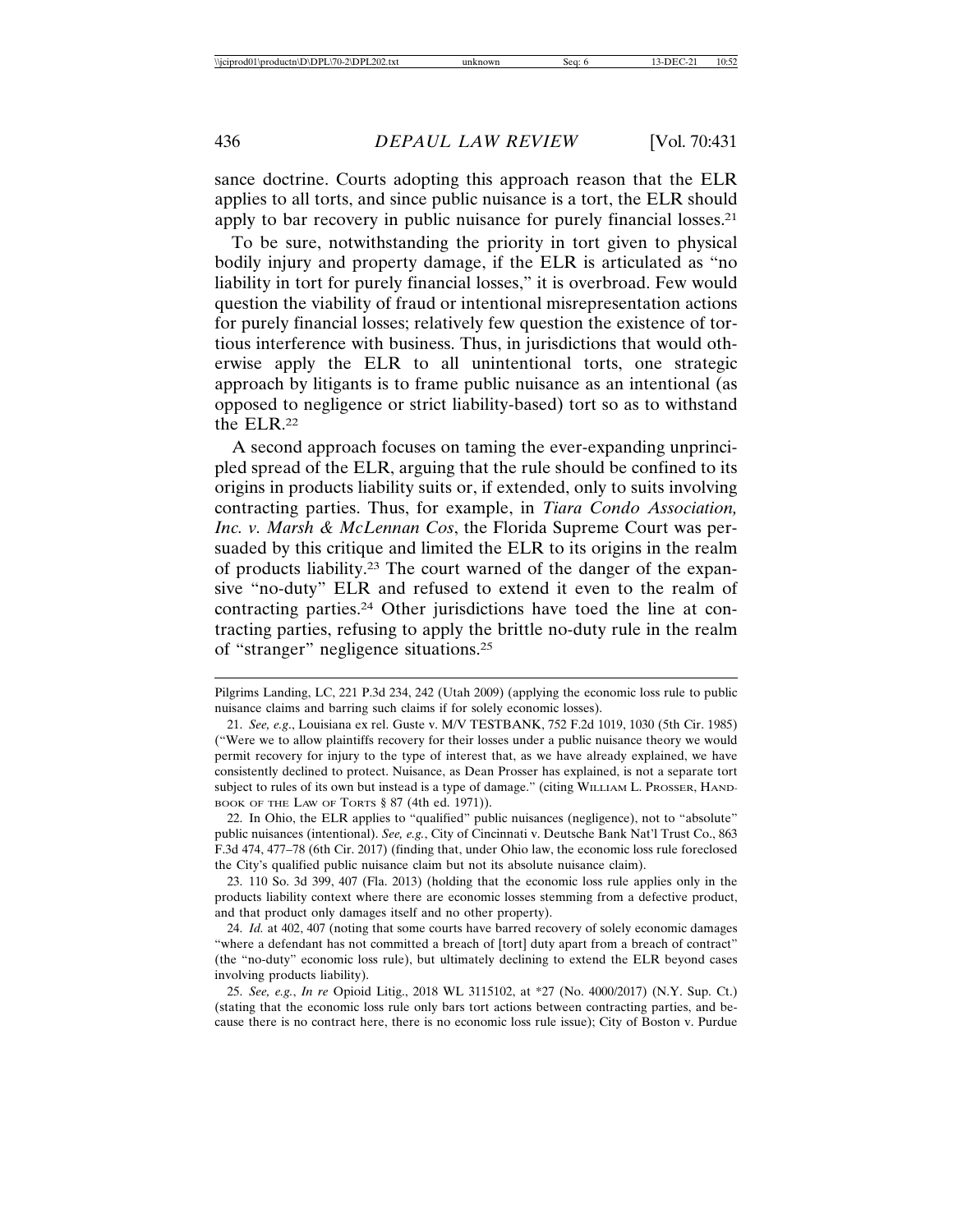# *B. The* Restatement *Approach Fuels the ELR/ Public Nuisance Dichotomy*

The *Third Restatement* maps out an approach to the ELR that, on first impression, may seem limited to the realm of contracting parties. But on further study, the *Third Restatement* embraces a very broad "stranger" ELR. That said, even its broad articulation of the stranger ELR contemplates a carve-out for public nuisance.

The *Third Restatement* begins in Section 1 with the principle that "[a]n actor has no general duty to avoid the unintentional infliction of economic losses on another."26 Then, in Section 3, it narrowly defines the "economic loss rule" as a contracting parties ELR.27 Section 7, however, embraces a broad "stranger" ELR (in principle, if not in name) that bars plaintiffs from recovering for financial losses caused by damage to property that plaintiffs do not own.28 Notwithstanding this breadth, Section 8 contains a clear carve-out for public nuisance, with special emphasis on the traditional "special injury" rule: "An actor whose wrongful conduct harms or obstructs a public resource or public property is *subject to liability for resulting economic losses if the claimant's losses are distinct in kind* from those suffered by members of the affected community in general."29 So long as a plaintiff can prove special injury that is distinct from that suffered by the public at large, she can recover purely financial losses stemming from infringements on public rights, evading the Section 7 "stranger" ELR.

The *Third Restatement*'s approach to business disputes involving purely financial losses—sharply curtailing negligence actions but allowing a potential escape hatch via public nuisance—has thereby fueled litigants' strategy of using public nuisance as an end run around the ELR in negligence. The "special injury" requirement, moreover, has emerged as the core doctrinal distinction between a viable public nuisance claim and a barred negligent interference with economic relations tort.<sup>30</sup>

29. *Id.* § 8 (emphasis added).

30. To be actionable as a public nuisance, the defendant's conduct must infringe upon a public right. Professor Richard Epstein would limit such actions to their historical roots—namely, intrusions upon public property, such as roads, bridges, or bodies of water. *See Amicus Curiae* Brief of Competitive Enterprise Institute at 3, Oklahoma ex rel. Hunter v. Johnson & Johnson, Appeal No. 118,474 (Okla. Oct. 22, 2020) (arguing that a "basic error in the district court's under-

Pharma, 2020 WL 416406, at \*8 (Mass. Sup. Ct. 2020) (The economic loss rule should only apply in the contracting-parties context, and thus was not applicable to the opioid case here.).

<sup>26.</sup> RTT: LEH § 1.

<sup>27.</sup> *Id.* § 3.

<sup>28.</sup> *Id.* § 7 cmt. a (embracing stranger economic loss rule, as elaborated in 532 Madison Ave. Gourmet Foods, Inc. v. Finlandia Center, Inc., 750 N.E.2d 1097, 1101 (N.Y. 2001) and Robins Dry Dock & Repair Co. v. Flint, 275 U.S. 303, 307 (1927)).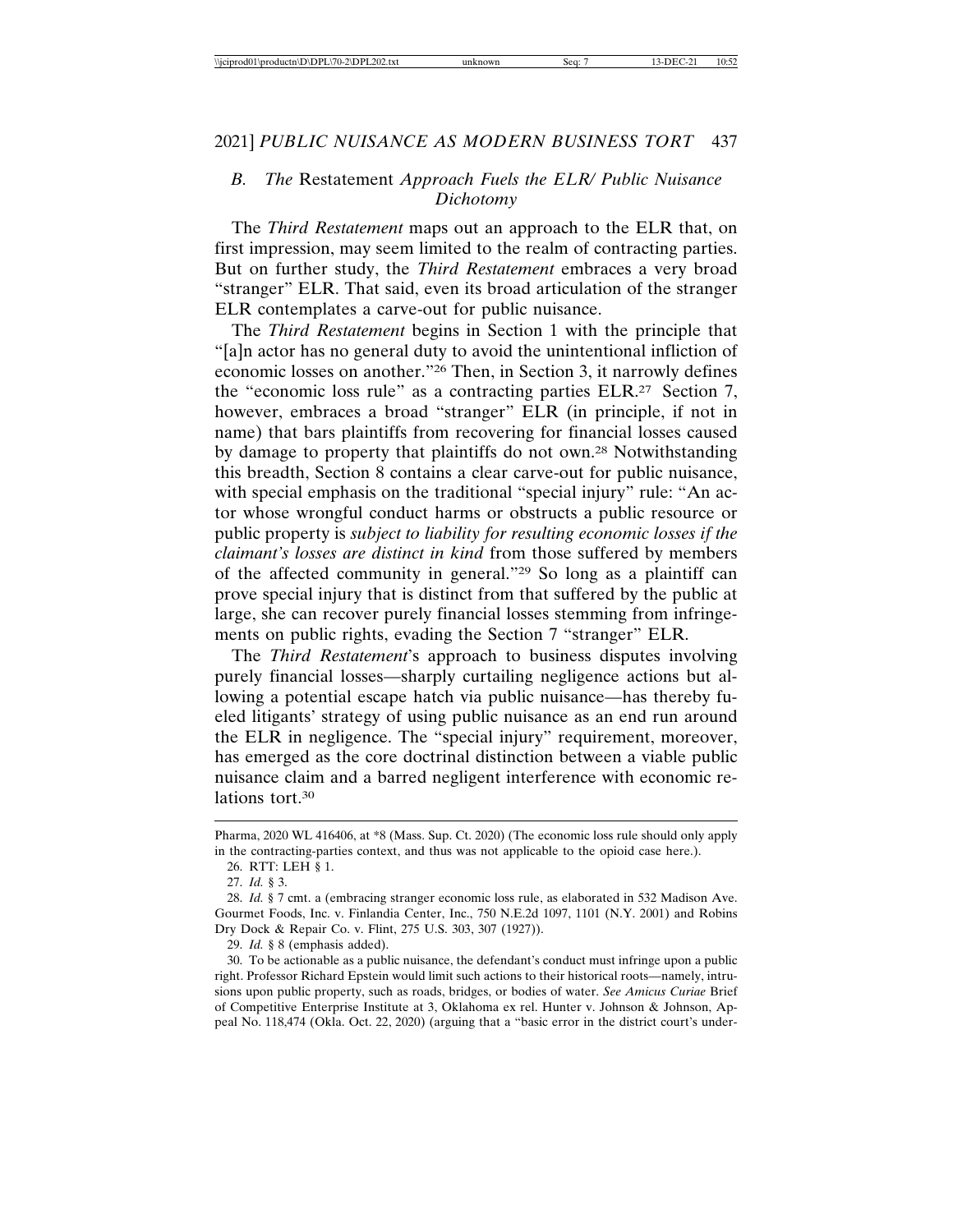The ELR for negligence causes of action and the special injury rule for public nuisance actions are not typically discussed side-by-side,<sup>31</sup> but the resurgence of public nuisance actions in the context of business or financial losses has provided occasion for courts to consider the doctrines together. Part II explores the consensus view that has emerged that these seemingly disparate doctrines are united by a shared underlying justification of limiting liability in the realm of financial losses.

#### II. LIMITATION OF LIABILITY RATIONALES

The conventional justification for the "stranger" ELR is the need to protect against unlimited and disproportionate liability on the part of negligent tortfeasors, who must pay for physical injuries and property damage but not purely financial losses. Similarly, several courts called upon to consider public nuisance actions in the context of business losses have construed the special injury requirement—mandating that the injury alleged be distinct in kind, not simply degree, from that afflicting the general community—in like manner, as a necessary doctrine to limit potentially limitless liability. While the ELR requires personal injury or property damage for a negligence action to go forward, the special injury rule does not limit public nuisance recovery to these two types of harms.32 Nonetheless, to the extent that courts do allow for public nuisance actions notwithstanding the ELR, they typically deploy the special injury requirement to cabin nuisance claims in order to prevent unlimited liability. This rationale, standing alone, does not explain why the line for recovery should be drawn at "dis-

standing of the public nuisance doctrine" was that it strayed "[f]ar from its origins in common rights of the public to land and water"). But most courts (and statutes) have embraced broader conceptions of public resources to include air quality as well as general public health and safety. *See* RESTATEMENT (SECOND) OF TORTS § 821B(2) (A.L.I 2020) ("Circumstances that may sustain a holding that an interference with a public right is unreasonable include . . . whether the conduct is proscribed by a statute, ordinance or administrative regulation[.]"). See also OKLA. STAT. tit. 50, § 1 (2019) ("A nuisance consists in unlawfully doing an act, or omitting to perform a duty, which act or omission . . . [a]nnoys, injures or endangers the comfort, repose, health, or safety of others  $\dots$ ").

<sup>31.</sup> A notable exception is *Louisiana ex rel. Guste v. M/V TESTBANK*, a classic oil spill public nuisance case, wherein the court explicitly recognized the danger of "permitting the use of nuisance theory to skirt the [stranger economic loss rule]." 752 F.2d 1019, 1030 (5th Cir. 1985); *see also* Jane Stapleton, *Comparative Economic Loss: Lessons from Case-Law-Focused "Middle Theory"*, 50 UCLA L. REV. 531, 567–71 (2002) ("[W]here a normatively justifiable plaintiff class, say of primary victims . . . is ascertainable, liability to them may be allowed in the tort of public nuisance and yet denied to those whose economic loss is a ripple effect of that suffered by the plaintiff class . . .").

<sup>32.</sup> *But see* Robinson v. Indianola Mun. Separate Sch. Dist., 467 So. 2d 911, 918 (Miss. 1985) (defining special injury to require a personal injury or property damage).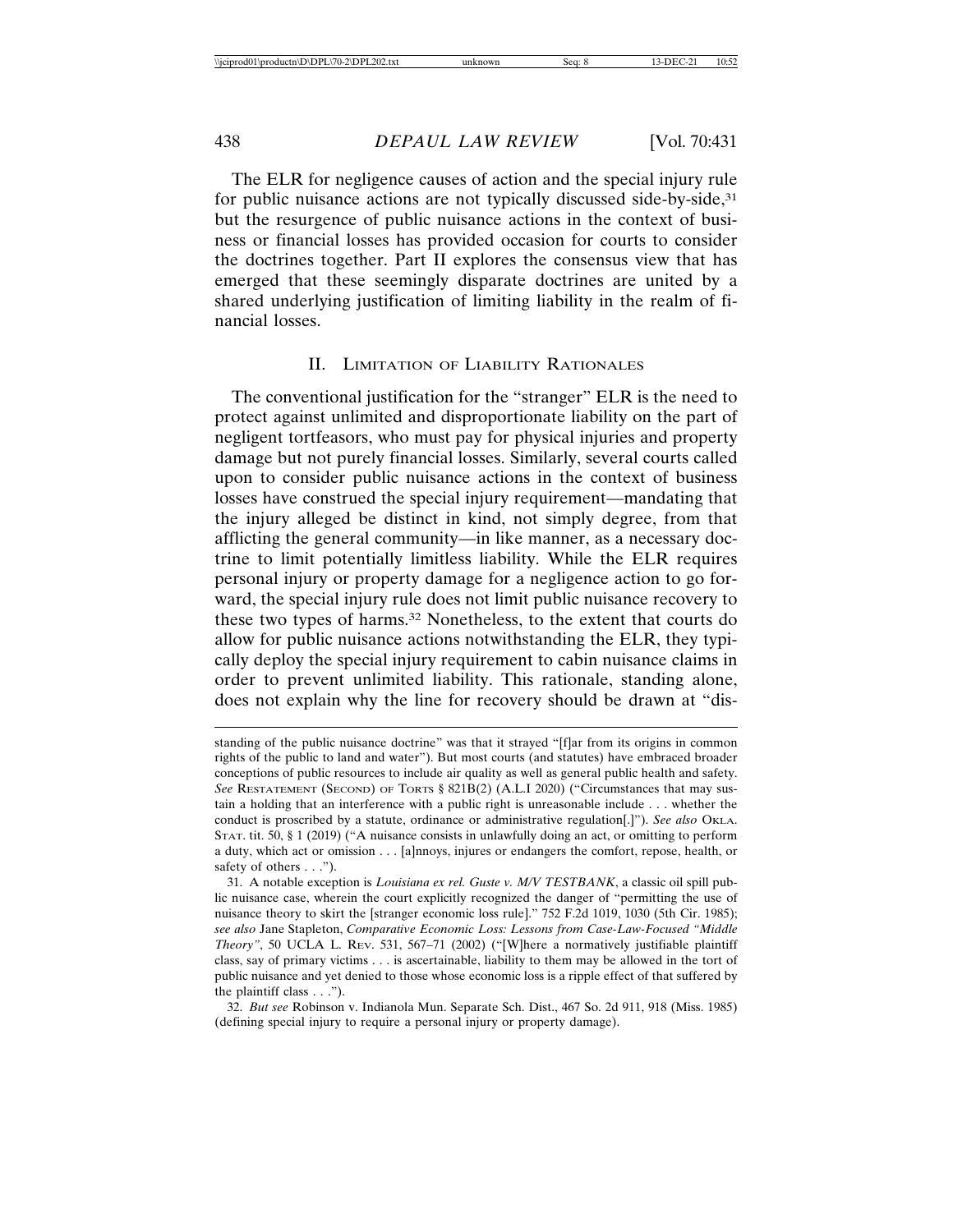tinct in kind" injuries. With courts' overriding concern for limitless liability (and thus over-deterrence) in the realm of financial losses, potential under-deterrence is left unaddressed. Moreover, in practice, judicial outcomes are inconsistent and defy principled justification.

#### *A. The "Stranger" ELR in Negligence*

The conventional view of the "stranger" ELR is that it functions as a rather blunt line-drawing exercise necessary in order to keep tort liability within feasible bounds and in particular to stave off the specter of indeterminate and unlimited liability.

The New York Court of Appeals articulated this dominant approach in *532 Madison Ave. Gourmet Foods, Inc. v. Finlandia Ctr., Inc.*, where the court denied recovery for business interruption losses suffered by a delicatessen when a building collapsed due to the negligence of a developer, leading to closure of all foot traffic along a fifteen block stretch that included the deli:

As is readily apparent, an indeterminate group in the affected areas thus may have provable financial losses directly traceable to the two construction-related collapses, with no satisfactory way geographically to distinguish among those who have suffered purely economic losses. In such circumstances, limiting the scope of defendants' duty to those who have, as a result of these events, suffered personal injury or property damage—as historically courts have done—affords a principled basis for reasonably apportioning liability.33

Most recently, the California Supreme Court reaffirmed this modern articulation of the "stranger" ELR in *Southern California Gas Co. v. Superior Court of Los Angeles County*, 34 a case involving a natural gas leak that immobilized a suburban community of some 30,000 people who suffered a variety of illnesses, including headaches, respiratory problems, and dizziness.35 The first tier of impacted victims were residents who were moved to different locations to get away from the stench.36 The issue posed in the case concerned the next tier of im-

36. *Id.* at 883–84 ("[T]he Los Angeles County health department directed SoCalGas to establish a relocation program available to Porter Ranch residents who lived within a five-mile radius

<sup>33. 750</sup> N.E.2d 1097, 1103 (N.Y. 2001) (internal citations omitted); *id.* at 1101 ("This restriction is necessary to avoid exposing defendants to unlimited liability to an indeterminate class of persons conceivably injured by any negligence in a defendant's act.").

<sup>34. 441</sup> P.3d 881, 885 (Cal. 2019).

<sup>35.</sup> The court elaborated:

In October 2015, a leak happened—and people noticed. An uncontrolled flow of natural gas from the Aliso Facility coated nearby neighborhoods in an oily mist. At its peak, the leak released some 55 tons of natural gas every hour. Porter Ranch residents reported unpleasant odors, headaches, dizziness, and respiratory problems. In addition to those symptoms, students at local schools complained of nosebleeds and vomiting. *Id.* at 883.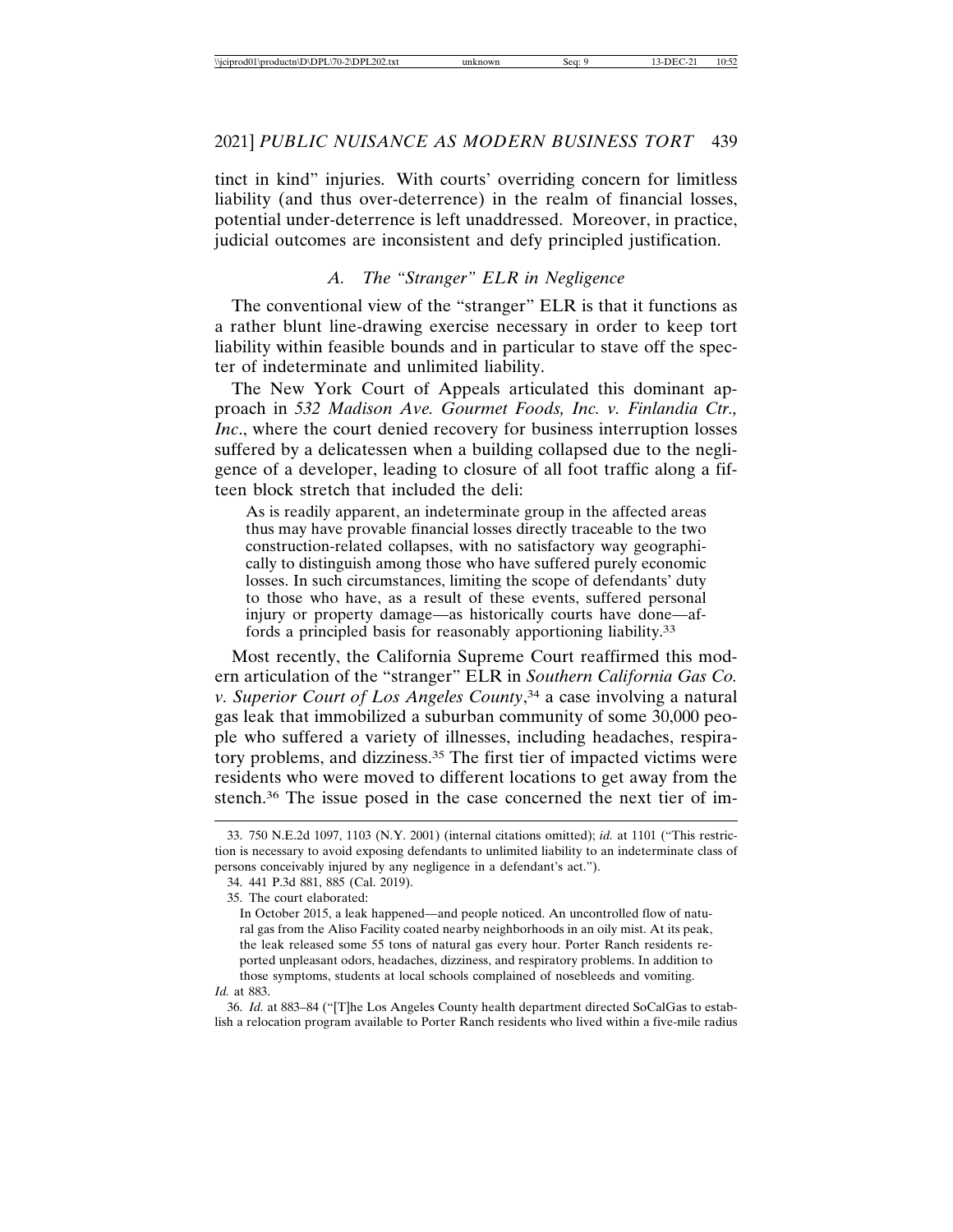pacted parties, namely those merchants who lost the patronage of those people who were removed from the site. Justice Mariano-Florentino Cuéllar formulated the issue: "We must decide if local businesses—none of which allege they suffered personal injury or property damage—may recover in negligence for income lost because of the leak."<sup>37</sup> In denying recovery to these merchants, Justice Cuéllar was frank about drawing an arbitrary line as a matter of policy in order to provide "[m]eaningful limits on tort liability," which are "crucial to the functioning of our economy and of our courts."38 Justice Cuéllar approvingly quoted 532 Madison Ave. Gourmet Food's explanation that denying recovery for purely economic losses "affords a principled basis for reasonably apportioning liability."39 Moreover, Justice Cuéllar noted that his ruling aligned with the predominant view: "Concerned about line-drawing problems and potentially overwhelming liability, courts across the country have rejected recovery for purely economic losses stemming from man-made calamity . . . ."40

# *B. The "Special Injury" Requirement in Public Nuisance*

In *532 Madison Ave. Gourmet Foods*, 41 the New York Court of Appeals separately addressed claims for negligent infliction of economic losses and public nuisance. The court extensively analyzed the application of the ELR to the negligence claim but did not mention it during its public nuisance analysis.42 By implication, then, the court suggested that the ELR does not apply to public nuisance claims, thereby encouraging the "end run" strategy and foreshadowing the approach espoused by Section 8 of the *Third Restatement*. The court nonetheless held that the plaintiffs failed to show a special injury and that therefore their public nuisance claim likewise failed.43

With respect to the special injury analysis, the New York Court of Appeals emphasized the need to limit potentially unlimited liability given the number of potential plaintiffs.44 Indeed, this appeared to be the dispositive factor in terms of rejecting liability for public nuisance,

of the leak site . . . About 15,000 people were relocated in total, scattering to locations dozens and in some cases hundreds—of miles away.").

<sup>37.</sup> *Id.* at 883.

<sup>38.</sup> *Id.* at 896.

<sup>39.</sup> *Id.* at 889 (quoting 532 Madison Ave. Gourmet Foods, Inc. v. Finlandia Ctr., Inc., 750 N.E.2d 1097, 1103 (N.Y. 2001)).

<sup>40.</sup> *Id.*

<sup>41. 750</sup> N.E.2d 1097, 1099 (N.Y. 2001).

<sup>42.</sup> *See id.* at 1103.

<sup>43.</sup> *See id.* at 1104.

<sup>44.</sup> *Id.* at 1101.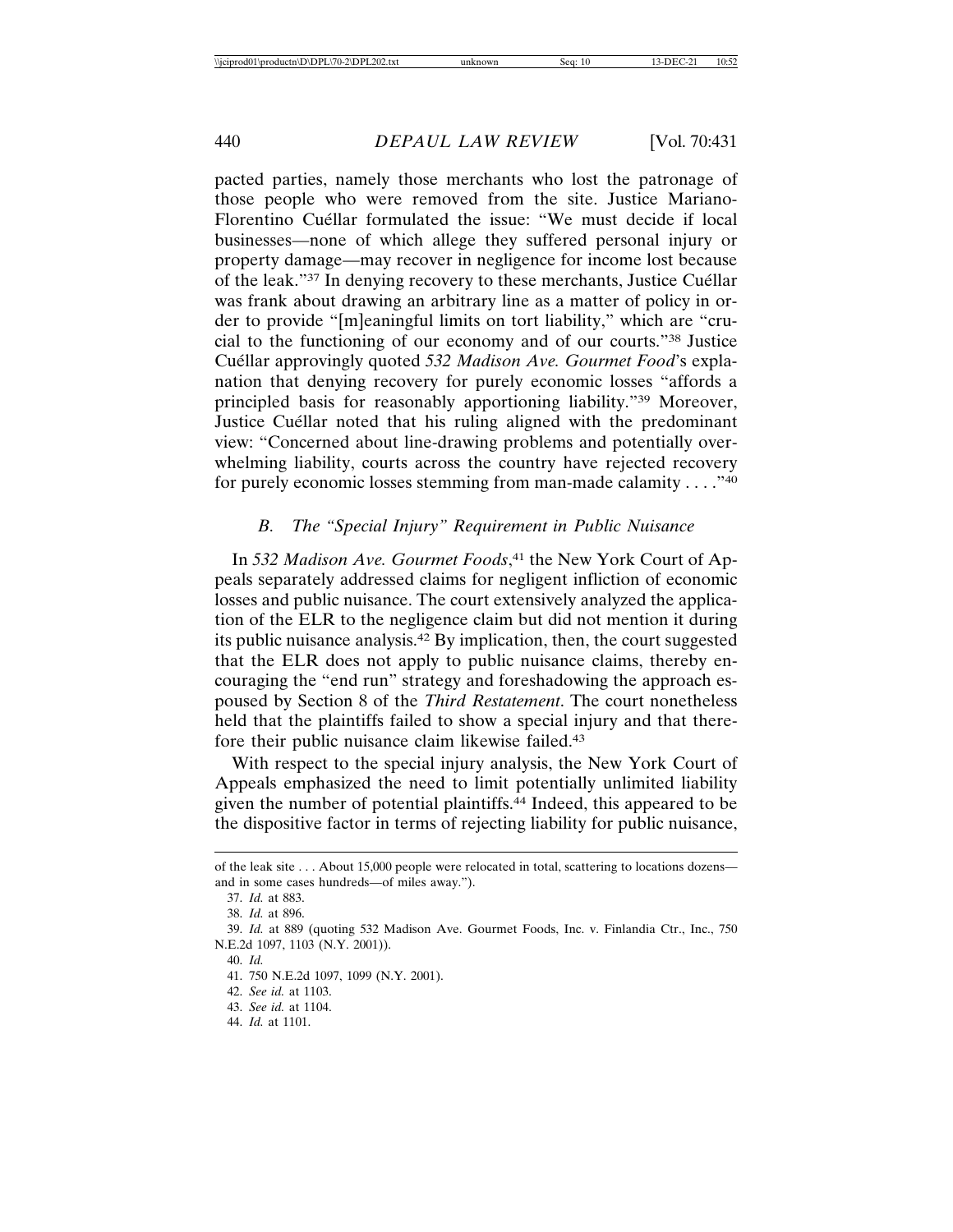given that so many plaintiffs suffered some kind of economic loss, from the "taxi driver" to the "hot dog vendor" to the "law firm."45 The court further reasoned that "[w]hile the degree of harm to the named plaintiffs may have been greater than to the window washer, per diem employee or neighborhood resident unable to reach the premises, in kind the harm was the same."46

Several courts have taken this approach to reconciling claims for public nuisance and negligent infliction of economic losses. Thus, to the extent that courts have considered the two separate lines of jurisprudence together, the unifying feature tends to be the use of the "special injury" requirement as a limitation on liability. As one court explained:

It is clear that the special harm requirement is intended to serve the same purpose as the economic loss doctrine: to limit liability arising from an event. Public nuisances, by definition, affect many people. If every person or entity injured from a public nuisance could recover economic or even property damages, liability could be exorbitant; thus, only those plaintiffs who suffer special harm may recover.<sup>47</sup>

Moreover, to the limited extent the *Third Restatement* has posited a theoretical reconciliation across these separate jurisprudential lines, it too has embraced the conventional limitation of liability rationale. Similar to the "stranger" ELR, the "special injury" public nuisance requirement is designed to resist the pressures of potentially indeterminate and unlimited liability.48 The tort law professor amici in *Southern California Gas Co.* embraced the reasoning from the *Third Restatement*:

48. RTT: LEH § 8 cmt. c ("Recovery in tort by everyone who is harmed by a public nuisance would raise the characteristic problems that give rise to the rules of this Chapter. Defendants would be subject to potentially massive and unpredictable liabilities . . . .").

<sup>45.</sup> *Id.* at 1104–05.

<sup>46.</sup> *Id.* at 1105 (citing Leo v. Gen. Elec. Co., 145 A.D.2d 291 (N.Y. App. Div. 1989), which is a classic commercial fishermen/pollution case). The court did acknowledge that a complete "loss of livelihood" would be so severe as to justify finding special injury. *Id*.

<sup>47.</sup> *In re* One Meridian Plaza Fire Litig., 820 F. Supp. 1460, 1481 (E.D. Pa. 1993), *rev'd on other grounds sub nom.* Fed Ins. Co. v. Richard I. Rubin & Co., 12 F.3d 1270 (3d Cir. 1993); *see also* City of Chicago v. Beretta, 821 N.E.2d 1099, 1142 (Ill. 2004) (noting that both economic loss rule and "special injury" requirement of public nuisance are designed to limit liability and holding that "[p]laintiffs in the present case can neither avail themselves of the standing conferred upon individuals under section 821C(2) of the Restatement on the basis of having suffered a particular harm, nor escape the strictures of the *Moorman* doctrine [the Economic Loss Rule], because they have pleaded no injury to person or property."); Nebraska Innkeepers, Inc. v. Pittsburgh-Des Moines Corp., 345 N.W.2d 124 (Iowa 1984) (analyzing public nuisance claim separately from the economic loss rule, but finding that there is no special injury because if all the businesses on the island are affected, the injury by definition cannot be special).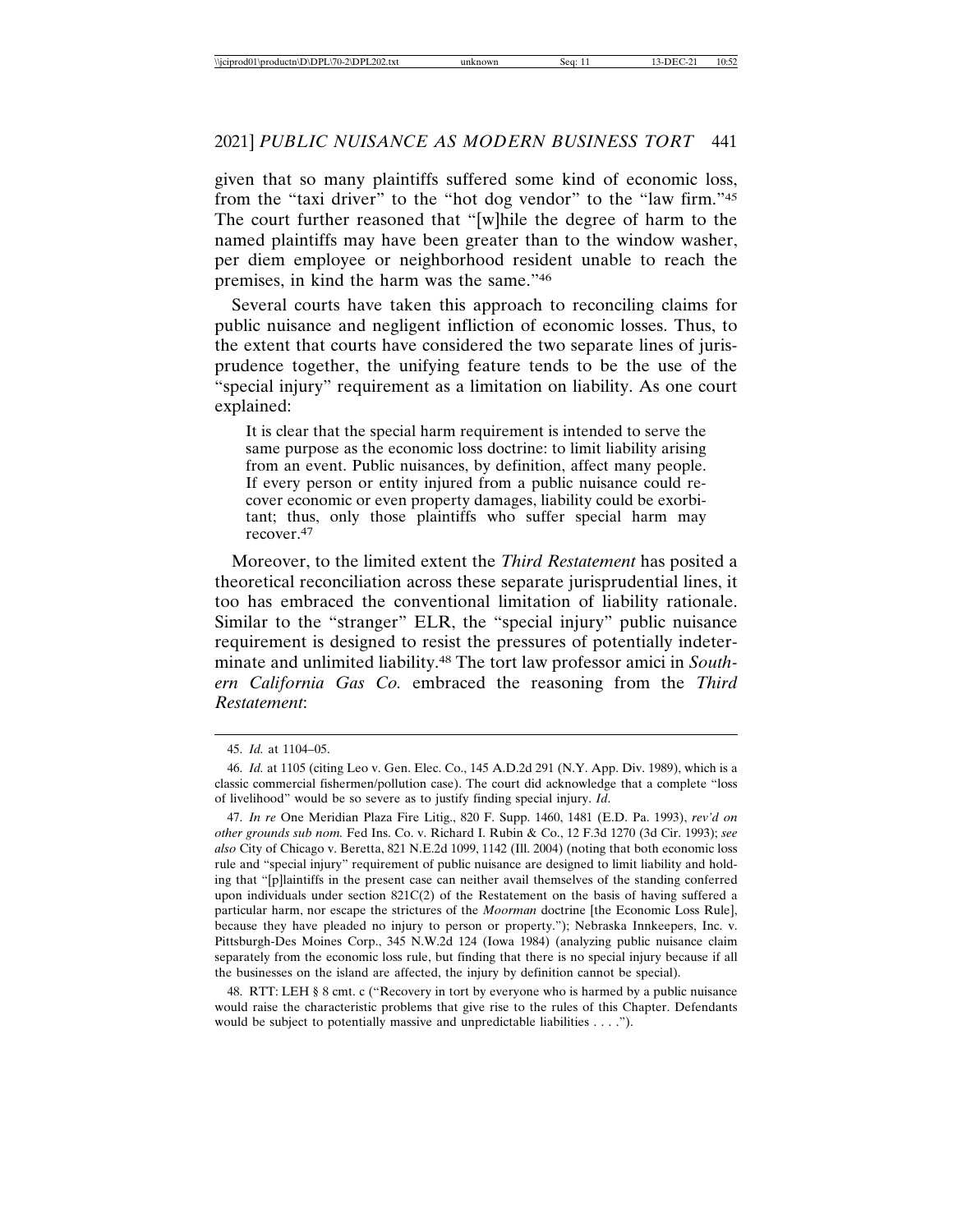[D]ecisions about recovery are best made by asking if liability would cause the problems that the requirement of special injury is meant to address: whether permitting the plaintiffs' claim would multiply the amount of litigation or the defendant's liabilities unduly, and whether plaintiffs who are allowed to sue can be separated in a principled fashion from those who are not.49

#### *C. The Limits of Limitation of Liability Rationales*

To date, the conventional justification for the special injury public nuisance requirement is that it serves a function akin to the "stranger" ELR in negligence—namely, as a necessary limitation on liability. But the underlying limitation of liability rationale does not provide a principled way to distinguish which class of victims, among all persons generally affected and injured or impaired, should be allowed to come forward, whether in negligence or public nuisance.50 For example, it is nearly universally established—but not satisfactorily justified—that a fisherman may recover for the contamination of a quarry or wharf while the numerous businesses which suffer a decline in business because customers avoid the polluted area cannot.<sup>51</sup>

In crafting the "stranger" ELR and special injury requirement, the *Third Restatement*'s overriding concern with unlimited liability ensures that there is not over-deterrence. But the corresponding risk of under-deterrence looms large. Nor does it make sense for recovery of purely financial losses to turn on whether the claim is framed as negligence or public nuisance. The *Third Restatement*'s invocation of the potentially high "social and private costs of a public nuisance"52 hardly suffices—after all, negligently inflicted economic harm can be

<sup>49.</sup> Application for Leave to File Amicus Curiae Brief and Amicus Curiae Brief of California Tort Law Scholars in Support of Affirmance at 17, *In re* S. Cal. Gas Leak Cases, 441 P.3d 881 (Cal. 2019) (No. S246669) (quoting RTT: LEH § 8 cmt. c.). The amici elaborate:

In sum, in deciding whether a plaintiff suffered a special injury under the public nuisance rule a court should balance the need for liability to "provide appropriate compensation for [the plaintiff's] losses and usefully deter repetition of the wrong," against the concern not to impose on the defendant "liabilities . . . out of proportion to [its] culpability;" the concern not to subject defendants to "potentially massive and unpredictable liabilities"; and the concern to avoid "lawsuits large and unwieldy in number and in character." A court should also consider "whether plaintiffs who are allowed to sue can be separated in a principled fashion from those who are not."

*Id.* at 19.

<sup>50.</sup> RTT: LEH § 8 cmt. e (A class of victims must be identified that is "sufficiently distinct to allow principled separation" from all persons generally affected and injured or impaired in their daily life by the public nuisance at issue, and the special injury rule achieves that purpose.).

<sup>51.</sup> *Id.* cmt. d; Application for Leave to File Amicus Curiae Brief and Amicus Curiae Brief of California Tort Law Scholars in Support of Affirmance at 21–24, *In re* S. Cal. Gas Leak Cases, 441 P.3d 881 (Cal. 2019) (No. S246669).

<sup>52.</sup> RTT: LEH § 8 cmt. b.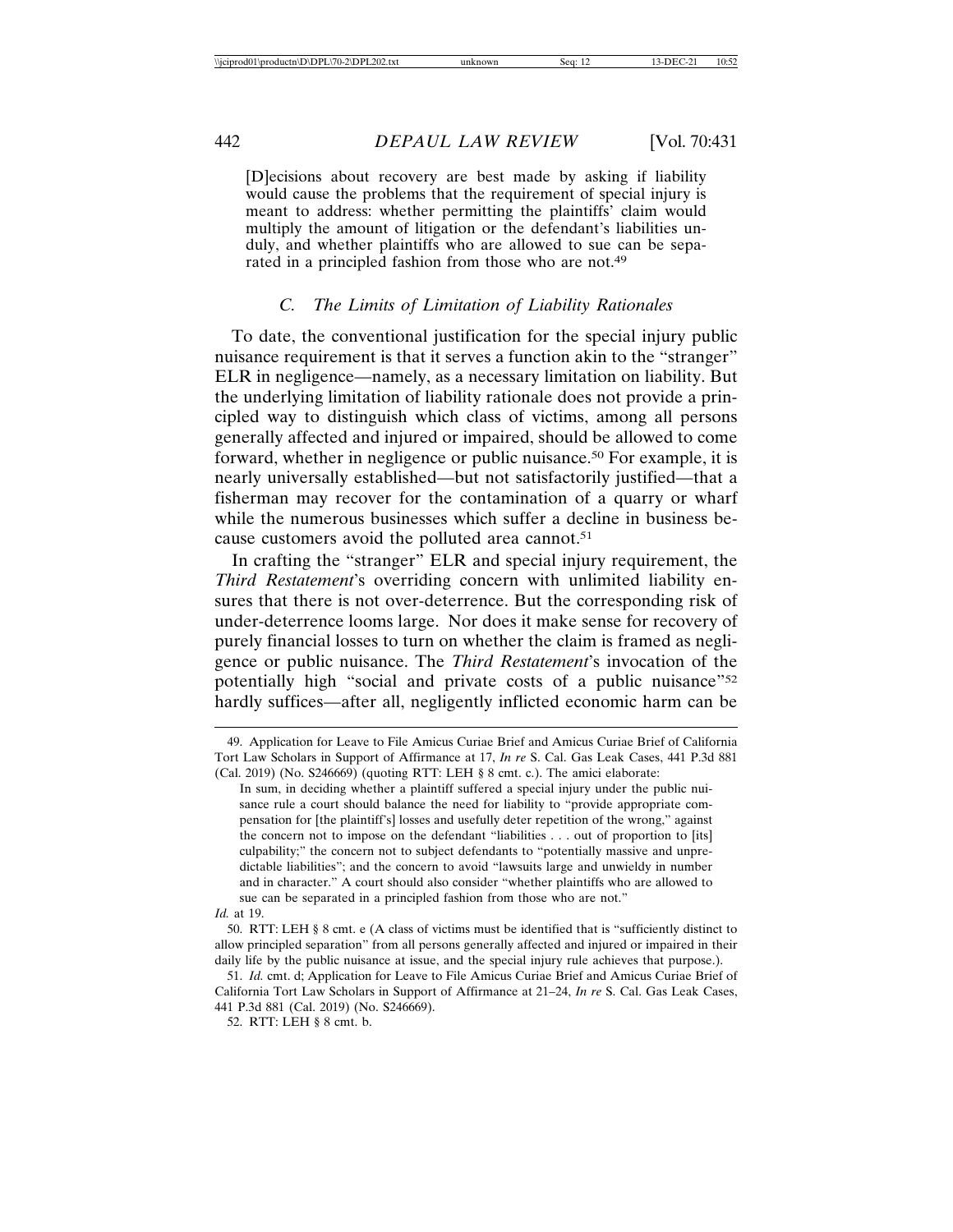quite severe in its consequences, and not every public nuisance action features such high costs.53

Several questions prod us in the direction of a new approach: why, in practice, should fishermen be "favorites" of the law? Why not subject both negligence and public nuisance plaintiffs to the same set of channeling considerations rather than force all plaintiffs into the public nuisance box? What if public nuisance were reframed as a new species of business tort, as opposed to an ad hoc or strategic end run around the ELR? Centered on a "channeling" rationale, this Article's proposed approach is that the public nuisance special injury rule deputizes a subclass of significantly impacted individuals or entities to enforce against negligent conduct leading to widespread financial losses.

#### III. "CHANNELING" OR ENFORCEMENT RATIONALES

Unlike the limiting liability rationale, the "channeling" or enforcement rationale supports the optimal deterrence goal of tort law: taking into account both over- and under-deterrence concerns. It also provides a coherent framework for reconciling public nuisance with the ELR in negligence. Moreover, the channeling rationale has deep historical roots in the realm of business torts leading to purely financial losses. And, from a modern perspective, it links the *Illinois Brick* indirect purchaser rule in antitrust with the special injury requirement for public nuisance.54

# *A. Reconciling Public Nuisance "Special Injury" with the "Stranger" ELR*

The channeling or enforcement rationale provides a unified approach to reconciling public nuisance with the ELR.

#### *1. Setting the Scene: Paradigmatic Cases*

To begin with the current state of affairs, there are cases in which courts hold that the ELR would bar recovery, but the public nuisance framework allows recovery. The most obvious example is when a particular person or group of people suffers unique or disproportionate

<sup>53.</sup> The *Third Restatement* approach denies recovery to every plaintiff suffering even the most severe purely economic harm stemming from an unintentional violation of a private right, but it, in theory, would allow recovery to a specially, though potentially minimally, economically-affected victim of an unintentional violation of a public right.

<sup>54.</sup> Ill. Brick Co. v. Illinois, 431 U.S. 720, 746–47 (1977) (holding that indirect purchasers who did not buy a product directly from an alleged violator lack standing to sue for money damages under antitrust law).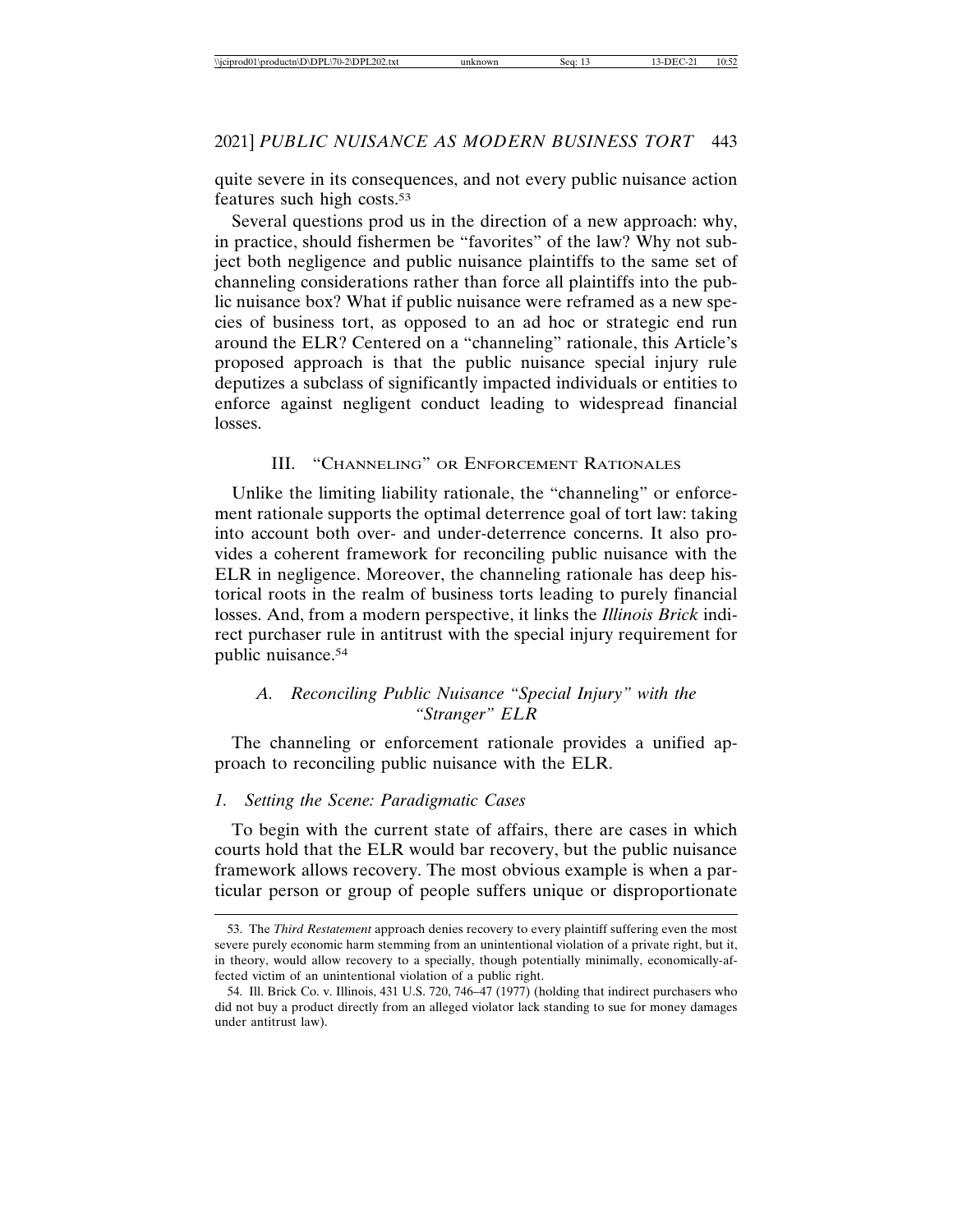economic harm—public nuisance would allow them to recover, but a broad ELR would not.55

Consider the classic bridge closure case, where a defendant negligently destroys a bridge, cutting off businesses on one side from their customers, resulting in lost profits. This is a case that would come out differently under the conventional ELR and public nuisance frameworks. The viability of a business's public nuisance claim alleging severe economic harm resulting from loss of access to its premises by its customers would rise and fall with the special injury inquiry, whereas no plaintiff suffering purely economic harms would be able to recover in negligence under the *Third Restatement*'s ELR.

These claims should rise or fall together—the business's ability to recover should not be contingent on whether the case is framed as negligence or public nuisance. Consider in that regard how commercial fishermen are typically allowed to recover their purely financial losses after a negligently inflicted oil spill. The so-called "commercial fisherman's exception" to the ELR—its scope as well as its underlying rationale—has bedeviled this small, but significant (given the frequency of oil spills) corner of the law. Some courts reach this result via public nuisance due to the fishermen suffering special injury; others via the "special relationship" or affirmative duty exception to the ELR in negligence. The two frameworks ought to be reconciled via the channeling rationale, not, as courts conventionally do, based on line-drawing given concerns about limitless liability.

#### a. Business losses due to bridge closure

In *Aikens v. Debow*, 56 the plaintiff, a motel and restaurant, brought a negligence action against a truck driver and the truck driver's employer after the truck driver damaged a bridge, leading to its closure, which caused the motel and restaurant to lose business profits. The court held that the plaintiffs would only recover for economic losses where there is: 1) physical damage; 2) property damage; 3) a contractual relationship between the parties; or 4) a "special relationship" between the parties based on the foreseeability of both the particular

<sup>55.</sup> Massachusetts, for example, has a very broad economic loss rule: "'purely economic losses are unrecoverable in tort and strict liability actions in the absence of personal injury or property damage.'" Primary Color Sys. Corp. v. Willwork, Inc., 95 N.E.3d 300, 300 (Mass. App. Ct. Dec. 14, 2017). *Cf.* Catherine M. Sharkey, *Can Data Breach Claims Survive the Economic Loss Rule?*, 66 DEPAUL L. REV. 339, 346 (2017) ("[T]he extent to which the [stranger] economic loss rule serves as a formidable barrier to credit card data security breach cases depends upon the underlying state law; in particular, whether a state adopts the majority or minority position on the rule, as well as how it defines various exceptions thereto."). 56. 541 S.E.2d 576, 579 (W. Va. 2000).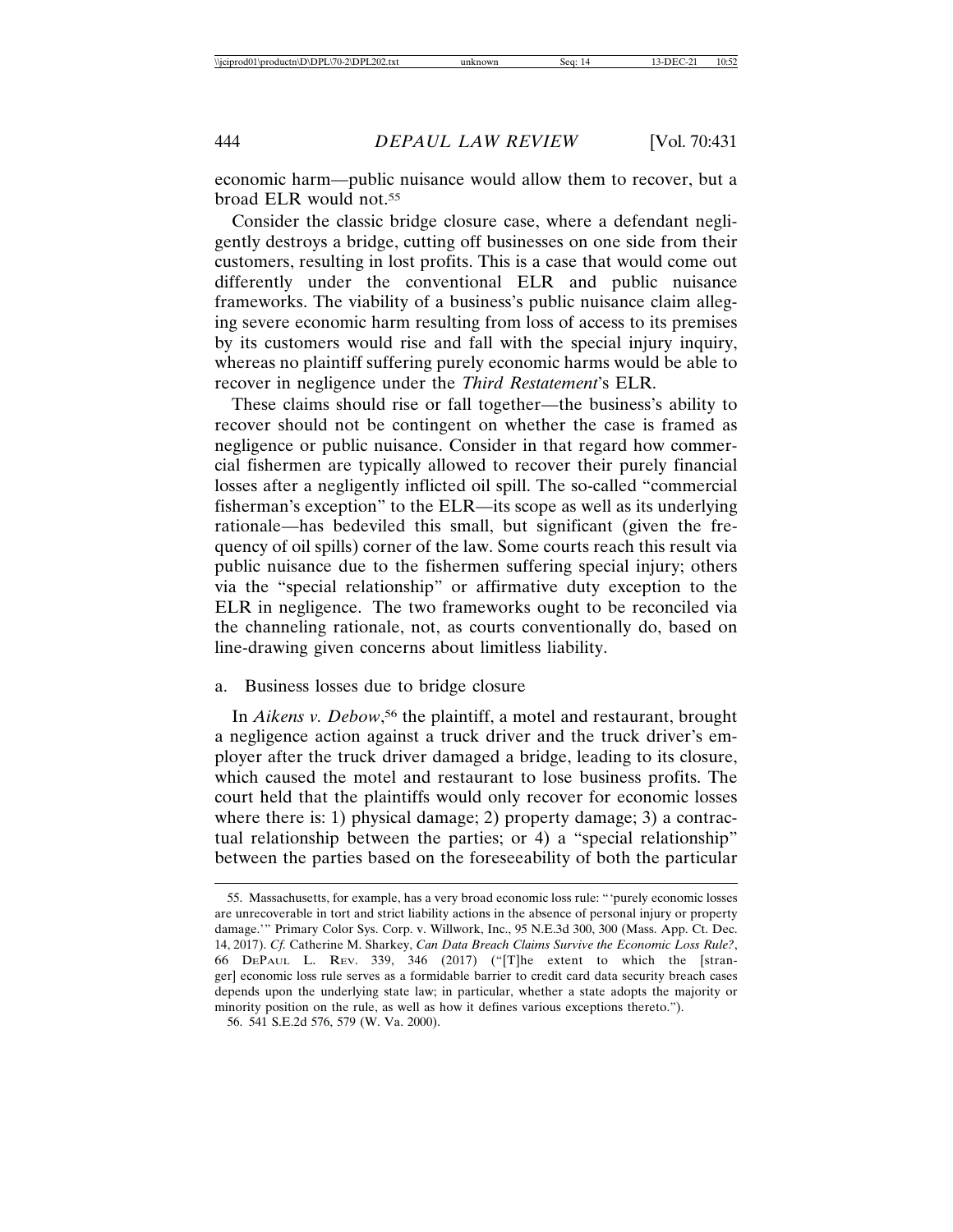plaintiff and particular injury as well as whether the plaintiff "is affected differently from society in general."57

It is striking that the *Aikens* court defines the special relationship necessary for the imposition of negligence liability in "special injury" terms (by using a comparative analysis of the plaintiff's harms versus those of the community), but nonetheless eschews that its analysis should in any way reconcile with public nuisance. Indeed, the court goes out of its way to state that its reasoning in this case "does not encompass, and has no effect upon . . . nuisance law."58

The *Aikens* court also specifically discusses that the reason for this special relationship limitation for negligence claims is a concern about unlimited liability:

This Court's obligation is to draw a line beyond which the law will not extend its protection in tort, and to declare, as a matter of law, that no duty exists beyond that court-created line. It is not a matter of protection of a certain class of defendants; nor is it a matter of championing the causes of a certain class of plaintiffs. It is a question of public policy. Each segment of society will suffer injustice, whether situated as plaintiff or defendant, if there are no finite boundaries to liability and no confines within which the rights of plaintiffs and defendants can be determined.59

In *Stop & Shop Cos. v. Fisher*, 60 storeowners sued a barge owner after the barge collided with a drawbridge, resulting in obstruction of the bridge that linked storeowners to many of their customers. The court held that the case could proceed under the public nuisance framework, even though it would be barred by the ELR if brought as either a negligence or private nuisance claim:

We recognize the wisdom of the general rule which denies recovery for negligently caused economic harm. However, not all negligent acts give rise to a public nuisance, or more particularly, to an obstruction of a public way. In light of the degree of harm required for an obstruction to amount to a public nuisance, and the dependence of businesses and their customers on access to business establishments, we conclude that recovery may be warranted in some cases.<sup>61</sup>

The court justified recovery in the public nuisance context by looking to the severity of the financial losses:62

62. *Id*.

<sup>57.</sup> *Id.* at 589.

<sup>58.</sup> *Id.* at 591.

<sup>59.</sup> *Id.* at 592.

<sup>60. 444</sup> N.E.2d 368, 369 (Mass. 1983).

<sup>61.</sup> *Id.* at 373.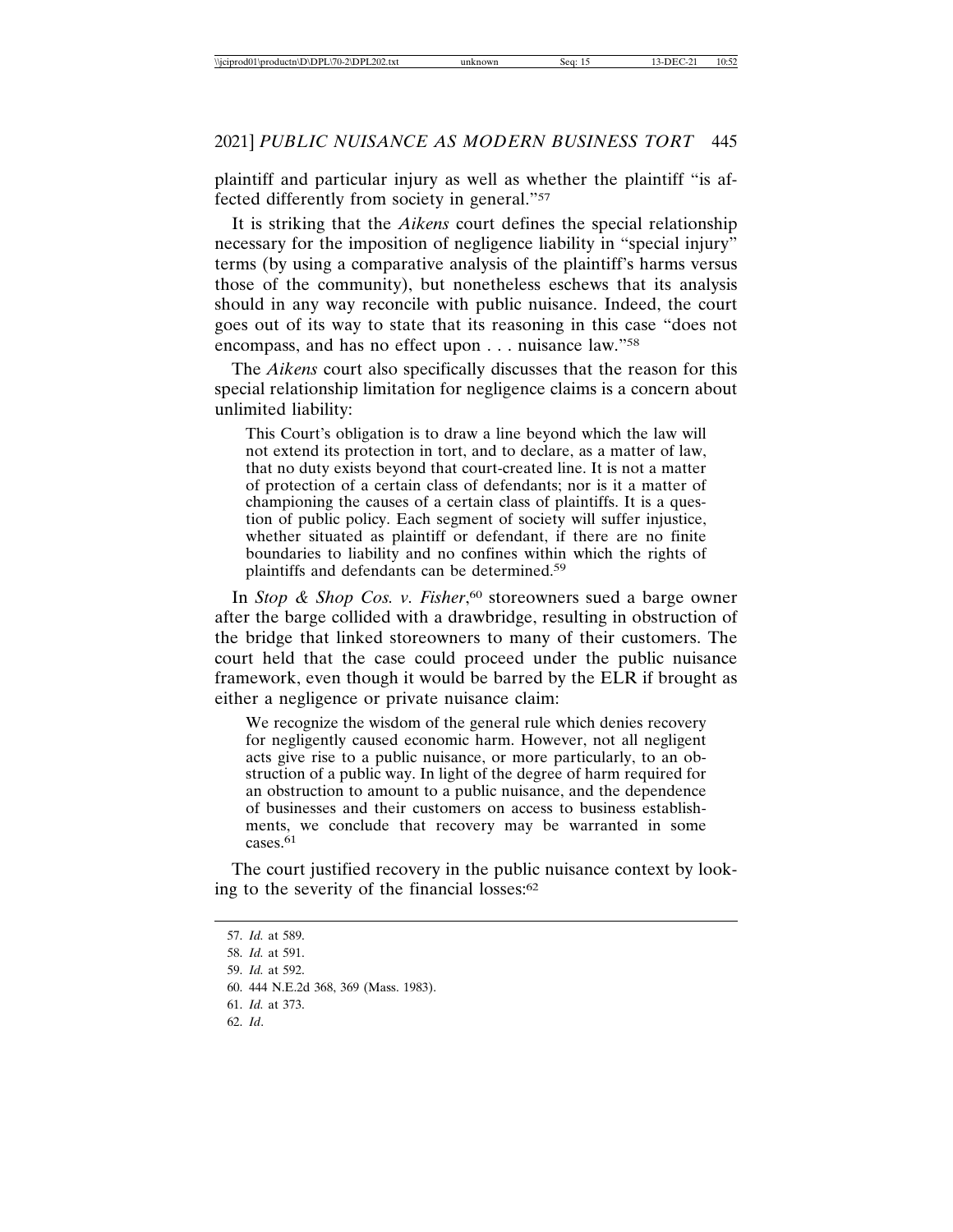Our old rule [which severely limited public nuisance claims to those with either 1) physical harm to the plaintiff's property or 2) obstruction of a public way which cut off immediate access to a public highway or river] has the advantage of avoiding a multitude of suits by setting up a clear and restrictive line of demarcation between special and general damages. While such a clear line also has a certain theoretical appeal, we conclude that its clarity does not compensate for the fact that it precludes any claim, even in cases where an established business may have been virtually destroyed . . . Accordingly, we hold that an established business may state a claim in nuisance for severe economic harm resulting from loss of access to its premises by its customers.63

Instead of limiting public nuisance recovery to either physical damage or the destruction or obstruction of a public way cutting off access to a highway or waterway (as was historically the case), the court reasoned that the requirement of "severe economic harm" would sufficiently cabin liability.

b. Commercial fishermen's business losses following oil or chemical spills

In *Burgess v. M/V Tamano*, 64 an oil tanker struck an outcropping, leading to an oil spill in the surrounding bay. Numerous plaintiffs including commercial fishermen, commercial clam diggers, and businesses on the local beach—brought tort claims for financial losses.65 The court dismissed the claims of the motel owners, grocery stores, and other local businesses who claimed loss of profits as a result of reduced tourism due to the oil spill, but allowed the claims of commercial fishermen and clam diggers to proceed.66 In finding that the commercial fishermen and clam diggers suffered "special injury," the court relied on the fact that these plaintiffs directly used the harmed entities (in this case, fish and clams), whereas the hotels and local businesses suffered "indirect" harm.67 The court also engaged in an analysis of the severity of the harm, and the comparative harm of the fishermen related to the community.68 According to the court, fishermen and clam diggers are dependent on the fish and clams for their

67. *Id.*

<sup>63.</sup> *Id.* at 372.

<sup>64. 370</sup> F. Supp. 247, 248 (D. Me. 1973).

<sup>65.</sup> *Id.* at 249.

<sup>66.</sup> *Id.* at 250–51.

<sup>68.</sup> *Id.* at 250 ("It would be an incongruous result for the Court to say that a man engaged in commercial fishing or clamming, and dependent thereon for his livelihood, who may have had his business destroyed by the tortious act of another, should be denied any right to recover for his pecuniary loss on the ground that his injury is no different in kind from that sustained by the general public.").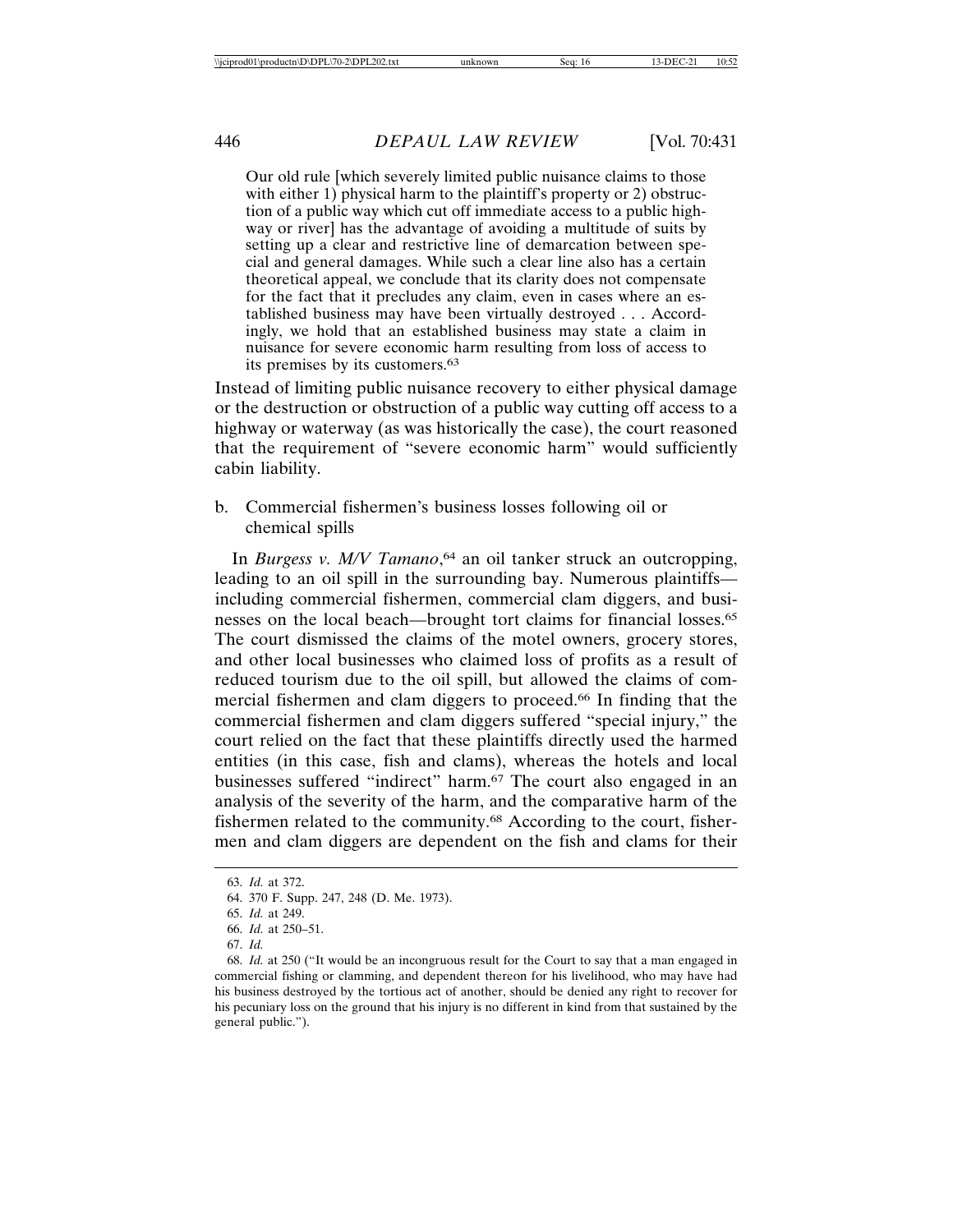livelihood, which could be destroyed by the oil spill.<sup>69</sup> By contrast, the motel's injury is the same type of injury suffered by the community.70 There are myriad similar cases in which commercial fishermen successfully recover business losses via public nuisance claims.71

In *Union Oil Co. v. Oppen*, 72 the court reasoned that the ELR would apply to fishermen bringing a public nuisance claim after an oil spill, but the special relationship exception allowed the fishermen to recover under negligence for their purely economic losses. In determining whether there was a sufficient special relationship, the *Oppen* court looked to "the foreseeability of harm . . . , the degree of certainty that the plaintiff suffered injury, the closeness of the connection between the defendant's conduct and the injury suffered, the moral blame attached to the defendant's conduct, and the policy of preventing future harm."73 The court noted that foreseeability was the "crucial determinant" among the factors, and found that "[t]he defendants understood the risks of their business and should reasonably have foreseen the scope of its responsibilities."74 Finding that the other factors and a "cheapest cost avoider" analysis also weighed in favor of finding a duty of care, the court held that "the defendants are under a duty to commercial fishermen to conduct their drilling and production in a reasonably prudent manner so as to avoid the negligent diminution of aquatic life."75

The court mentioned that its negligence holding was not foreclosed by the fact that the defendant's actions might also constitute a public nuisance76 but nonetheless, the opinion ends on a word of caution:

69. *Id.*

73. *Id.* at 566 (citing Biakanja v. Irving, 320 P.2d 16, 19 (Cal. 1958)).

<sup>70.</sup> *Burgess*, 370 F. Supp. at 251.

<sup>71.</sup> *See, e.g.*, Leo v. Gen. Elec., Co., 145 A.D.2d 291, 294 (N.Y. App. Div. 1989) (granting recovery to commercial fishermen against polluter of leaked chemicals in Hudson River given the special nature of their harm, namely extremely severe economic harm); Carson v. Hercules Powder Co., 402 S.W.2d 640, 641 (Ark. 1966) (allowing recovery for public nuisance where local fisherman's livelihood was threatened by pollution of the river leading to the destruction of the local fishing industry).

<sup>72. 501</sup> F.2d 558, 565 (9th Cir. 1974).

<sup>74.</sup> *Id.* at 568–69 ("Since the chief element in determining whether defendant owes a duty or an obligation to plaintiff is the foreseeability of the risk, that factor will be of prime concern in every case.").

<sup>75.</sup> *Id.* at 569–70. *See also* Sharkey, *Cheapest Cost Avoider*, *supra* note 15, at 1042 ("While acknowledging that 'fixing the identity of the best or cheapest cost-avoider is more difficult than might be imagined,' the court articulated several relevant factors: (1) excluding as cost-avoiders those who 'could avoid accident costs only at an extremely high expense'; (2) evaluating administrative costs on each party; (3) avoiding imposing costs on activities unrelated to the accident; and (4) allocating the loss to the 'party who can best correct any error in allocation.'" (quoting *Oppen*, 501 F.2d at 569–70)).

<sup>76.</sup> *Oppen*, 501 F.2d at 570.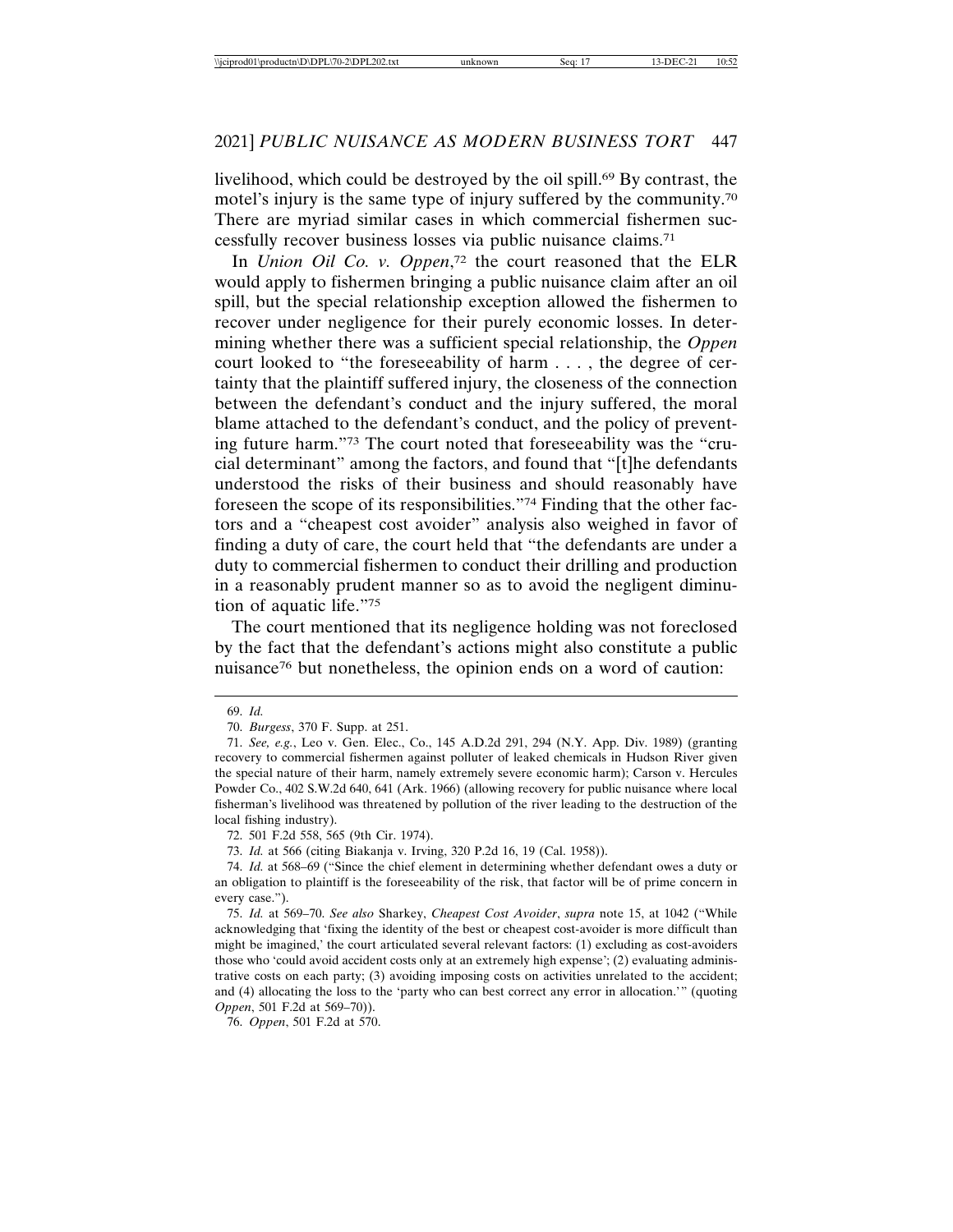Nothing said in this opinion is intended to suggest . . . that every decline in the general commercial activity of every business in the Santa Barbara area following the occurrences of 1969 constitutes a legally cognizable injury for which the defendants may be responsible. The plaintiffs in the present action lawfully and directly make use of a resource of the sea, *viz.* its fish, in the ordinary course of their business.77

The court also stressed that the "injury here asserted by the plaintiff is a pecuniary loss of a particular and special nature, limited to the class of commercial fishermen," which is notably different from the injury suffered by those in the community who simply want to take their boats out for an "'occasional Sunday piscatorial pleasure.'"78

Many of the factors that courts rely upon in finding an affirmative duty in negligence clearly overlap with the special injury public nuisance factors. As situating *Burgess* and *Oppen* side-by-side shows, the special injury (*Burgess*) and special relationship (*Oppen*) considerations invoked by courts are often the same, and are deployed for a common purpose, namely to limit liability. As this Article aims to demonstrate, each of these doctrines might be readily reframed pursuant to a unified framework based on a channeling rationale.

# *2. Reframing the Doctrines Based on "Channeling"*

#### a. The "Special Injury" Public Nuisance Requirement Revisited

To date, although courts nearly ubiquitously apply the same formulation of the "special injury" requirement—namely that injuries alleged must be different in kind, not simply degree, to warrant recovery—there is little rhyme or reason to the results reached under this approach.79 Instead, it seems that the underlying rationale of limiting liability sometimes (but not always) rears its head to cut off recovery.

The *Third Restatement* defends fishermen's recovery via public nuisance claims by arguing that fishermen "are the class of victims most immediately and obviously affected by contamination of a waterway,

<sup>77.</sup> *Id.*

<sup>78.</sup> *Id.* (quoting Oppen v. Aetna Ins. Co., 485 F.2d 252, 260 (9th Cir. 1973)).

<sup>79.</sup> *Compare* Overcash v. South Carolina Elec. & Gas Co., 614 S.E.2d 619, 622 (S.C. 2005) (holding that personal injuries cannot qualify as special injuries), *with* Birke v. Oakwood Worldwide, 87 Cal. Rptr. 3d 602, 610 (Cal. Ct. App. 2009) ("When the public nuisance causes personal injury to the plaintiff or physical harm to his land or chattels, the harm is normally different in kind . . . and the tort action may be maintained." (quoting RESTATEMENT (SECOND) OF TORTS § 821C cmt. d (A.L.I. 2020)). *See generally* WILLIAM L. PROSSER, HANDBOOK OF THE LAW OF TORTS § 88 (4th ed. 1971) ("[C]ourts have not always found it at all easy to determine what is sufficient 'particular damage' to support [a] private action [for public nuisance], and some rather fine lines have been drawn in the decisions.").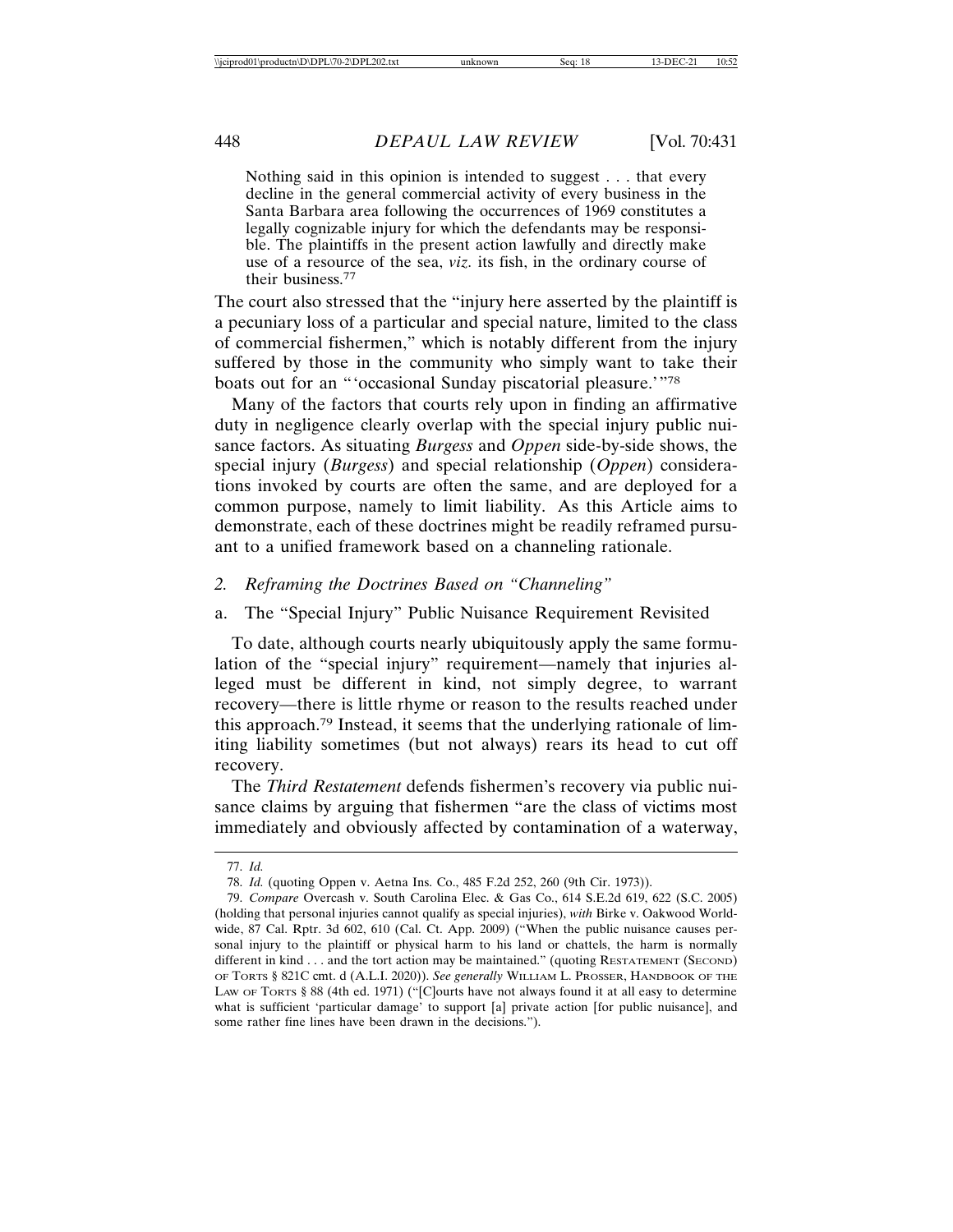and they can be separated with tolerable clarity from other classes of affected plaintiffs."80 Clearly uncomfortable with the perception of fishermen as a special class, the comments in the *Third Restatement* plead that "[d]escribing this state of affairs as a 'fishermen's exception,' or explaining it on the ground that fishermen are 'favorites of admiralty,' is unfortunate and best avoided."81 But, as of yet, no other class has proven as capable of consistent recovery, and thus, in practice, fishermen seem to benefit from special principles allowing recovery, while non-fishermen are turned away by courts' invocation of the limiting liability rationale.

My contention here is that the "special injury" requirement should be reframed, with a focus not on its effect as a limitation on liability, but guided by the necessity to incentivize enforcement for injuries that are "distinct in kind" in the sense that they represent potentially widespread, significant harms otherwise unaddressed, leading to under-deterrence of tortfeasors. The special injury requirement would thereby "channel" liability for situations in which there is a significant loss concentrated on a particular party. The aim should be to find a "class of victims most immediately and obviously affected by"82 the violation of a public right (broadly conceived),83 incentivize this class of persons to sue the tortfeasor, who must thereby internalize the social costs of its actions, and thus realize tort law's objective of allocative efficiency in the case of economic or business torts.

The main challenge is to identify a first tier of the most significantly impacted plaintiffs to come forward in cases involving widespread financial harms. Relevant to this inquiry is the desire to avoid multitudinous actions leading to multiple recovery and thus over-deterrence. As a historical matter, the "special injury" requirement for public nuisance was intended to exclude large numbers of small claims by achieving appropriate deterrence through direct administrative actions.84 William Blackstone noted in his *Commentaries* that a public

<sup>80.</sup> RTT: LEH § 8 cmt. d.

<sup>81.</sup> *Id.* § 7 cmt. e ("Referring to the result as a 'fisherman's exception' to the rule of this Section is again misleading."); *see also id.* § 8 cmt. d ("Courts occasionally view these patterns together and infer the existence of a 'fishermen's rule' exempting that class from the usual rules governing recovery for economic loss. The inference is faulty.").

<sup>82.</sup> *Id.* § 8 cmt. d.

<sup>83.</sup> *See supra* note 30 (rejecting Professor Epstein's narrow definition of infringement of public right).

<sup>84.</sup> See Anonymous, Y.B. Mich. 27 Hen. 8, f. 27, pl. 10 (1536) ("[E]ach nuisance done in the King's highway is punishable in the Leet and not by an action, unless it be where one man has suffered greater hurt or inconvenience than the generality have; but he who has suffered such greater displeasure or hurt can have an action to recover the damage which he has by reason of this special hurt.").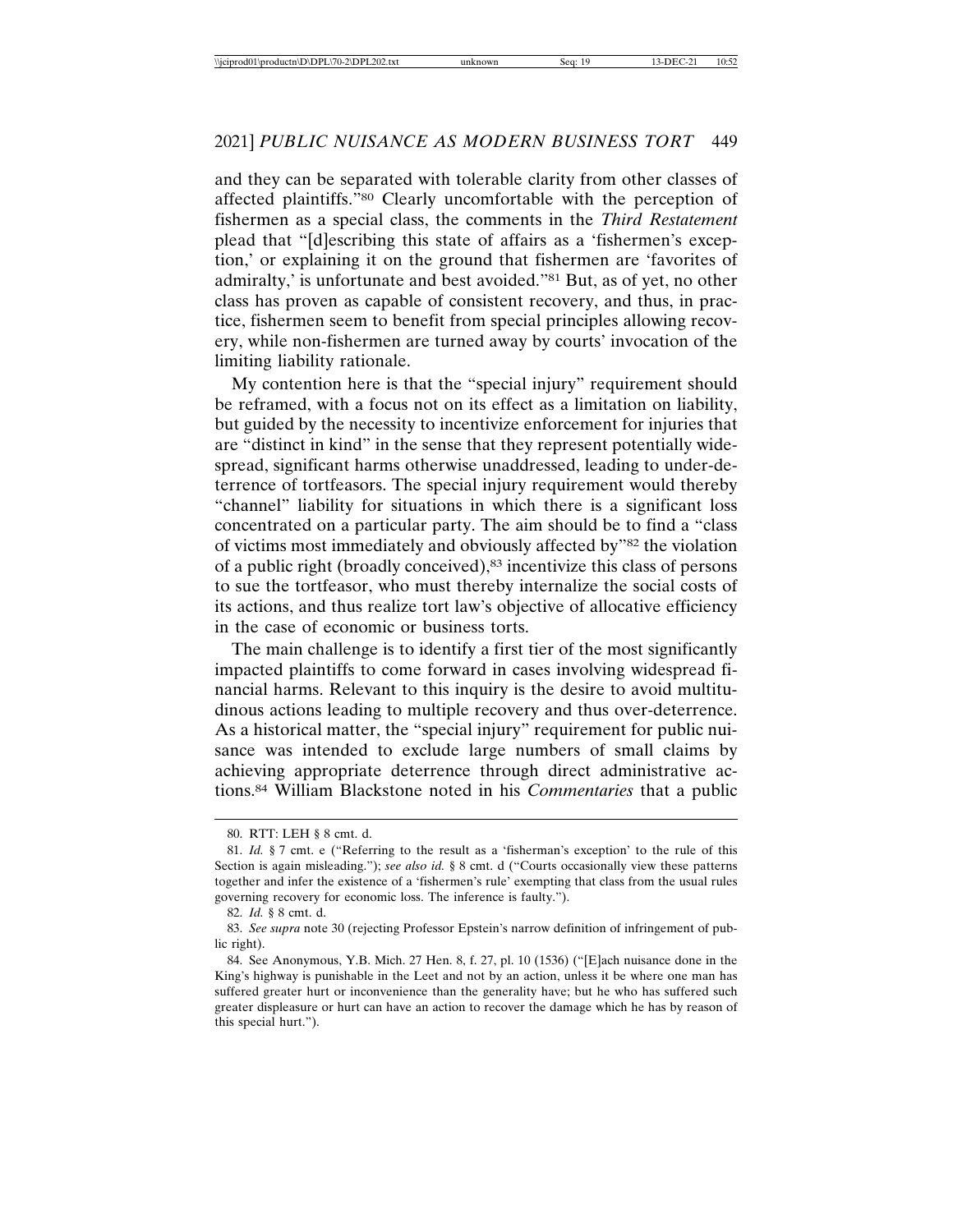nuisance is usually not privately actionable because "it would be unreasonable to multiply suits by giving every man a separate right of action."85 In the modern era, however, it is critical to consider the need for enforcement against the types of widespread financial harms in which there are not likely to be physical injuries (such as data breaches).86

# b. The "Stranger" Economic Loss Rule for Negligence Revisited

Instead of being justified as a means of preventing unlimited liability, the "stranger" ELR —as embraced in *532 Madison Ave. Gourmet Foods*, *Southern California Gas*, and the *Third Restatement*—would likewise need to be reframed pursuant to the "channeling" rationale. Indeed, Professor Ward Farnsworth (Reporter for the *Third Restatement*) defended the "stranger" ELR as a mechanism to reduce the number of potential suits, in effect by channeling tort liability through a small class of plaintiffs, typically those who have suffered physical injury.87 Professor Farnsworth built upon the earlier channeling justification proposed by Mario Rizzo, who emphasized how the property owner who recovers losses can then reimburse the contractors and others for their increased costs of completion under contract.88 But,

88. Mario J. Rizzo, *A Theory of Economic Loss in the Law of Torts*, 11 J. LEGAL STUD. 281, 283–85 (1982). Rizzo was responding to Bishop's argument that the economic loss rule made sense in light of the fact that economic losses often represent private losses, but not social losses, as money is simply transferred from one party to another. *See* W. Bishop, *Economic Loss in Tort*, 2 OxFORD J. LEGAL STUD. 1, 27 (1982). For example, when a restaurant located on an island loses money when customers are not able to reach it via a bridge that is negligently destroyed, these private losses to the restaurant are offset by gains to other restaurants on the mainland who benefit from additional patrons, now not able to cross the bridge.

Rizzo instead argues that liability should be denied when the litigation costs exceed the value of permitting recovery. Rizzo, *supra* note 88, at 283. He argues for what he terms "channeling" contracts, creating guidelines for generally denying recovery when there are contracting parties to incentivize negotiating parties to indemnify one another and allocate risks themselves. *Id.* at 291–97. Rizzo argues for allowing for recovery when economic losses are concentrated—given that this limits liability and keeps litigation costs contained, and denying recovery when channeling contracts could have been made *ex ante* at relatively low cost. *Id.* at 285.

Rizzo's explanation is subject to the objection that one has never seen a contract used to spread the losses back to the ultimate injured persons, which is too costly to do. *See, e.g.*, Robert

<sup>85. 2</sup> WILLIAM BLACKSTONE, COMMENTARIES ON THE LAWS OF ENGLAND IN FOUR BOOKS 167 (1893).

<sup>86.</sup> For this reason, Professor Farnsworth's channeling rationale for ELR falls short as it is premised on the existence of someone with physical injury or property damage coming forward. *See* Farnsworth, *supra* note 15, at 566.

<sup>87.</sup> *See id.* (defending the stranger economic loss rule as an all or nothing search for a "best plaintiff" who can bring suit and properly disincentivize future negligence: ideally, the best plaintiff will be one who has been physically harmed, and if no such party exists, only plaintiffs with viable public nuisance claims can possibly serve to deter future recurrence of the damage-inducing conduct).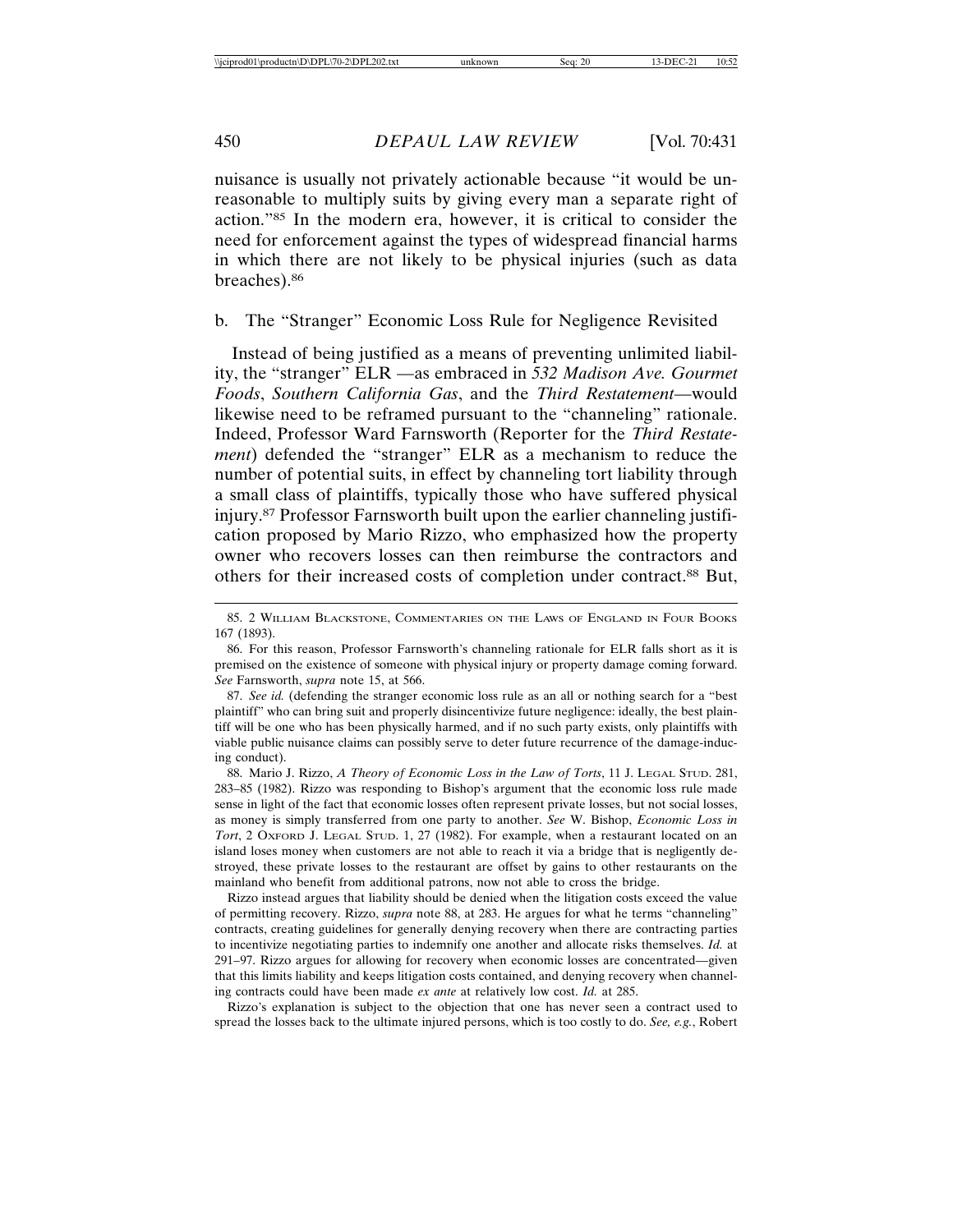whereas Professor Farnsworth defends the status quo "no-duty" stranger ELR, the channeling rationale should allow for recovery in this realm, in line with the reformulation of the "special injury" public nuisance requirement for a subclass of significantly impacted plaintiffs, whose claims must be brought forward in order to adequately deter the tortfeasor.

The doctrinal holding of the much-disparaged *People Express Airlines, Inc. v. Consolidated Rail Corporation* could be justified on such a reformulated channeling rationale.89 In *People Express Airlines*, a chemical leak at a railroad yard led to the evacuation of the airline's nearby Newark airline terminal, leading to a business shut-down.90 The New Jersey Supreme Court recognized a duty of care on the part of the railroad to take reasonable measures to avoid causing purely economic damage to "particularly foreseeable" plaintiffs comprising an identifiable class that the railroad knows or has reason to know are likely to suffer from its conduct.<sup>91</sup> According to the court, a defendant that breaches this duty is liable for economic losses that are proximately caused by its breach of duty. This puts the onus on defendants to take greater care in handling their activities.

While the court in *People Express Airlines* does not analyze the case formally as a public nuisance case, the court looks for guidance to both special relationship exceptions to the "stranger" ELR in negligence and to the special injury requirement in the public nuisance context.92 The court uses examples from each of these lines of juris-

90. *People Express Airlines, Inc.*, 495 A.2d at 108.

91. *Id.* at 118 ("[A] defendant who has breached his duty of care to avoid the risk of economic injury to particularly foreseeable plaintiffs may be held liable for actual economic losses that are proximately caused by its breach of duty".).

92. *Id.* at 112 ("One group of exceptions is based on the 'special relationship' between the tortfeasor and the individual or business deprived of economic expectations."); *id.* at 113 ("A

J. Rhee, *A Production Theory of Pure Economic Loss*, 104 NW. U. L. REV. 49, 67 (2010) ("[Rizzo's] explanation does not fit the data. Most cases of pure economic loss involve high contracting costs because the parties are strangers."). His view also does not explain why the measure of damages does not include an allowance for the loss of third parties who are allowed recovery. Yet, it would be better to give the windfall to the plaintiff for deterrence purposes than to leave it with the defendant, who now does not bear the full costs of his harm-producing conduct.

<sup>89.</sup> The Third Restatement Reporter's Note seeks to marginalize the *People Express* minority position. RTT: LEH § 7 reporter's note a ("Contrary positions have been taken only occasionally in the case law." (citing People Express Airlines, Inc. v. Consol. Rail Corp., 495 A.2d 107 (N.J. 1985); Mattingly v. Sheldon Jackson C., 743 P.2d 356, 359 (Alaska 1987))). As Professor Robert Rabin aptly put it: decades after the demise of the airline that gave the case its name, *People Express* remains "a lonely outpost." Robert L. Rabin, *Respecting Boundaries and the Economic Loss Rule in Tort*, 48 ARIZ. L. REV. 857, 858 (2006). Its relatively ad hoc standard, embodied in a fact-intensive "particular foreseeability" test, has been avoided by other courts with—as Professor Rabin put it — "a striking degree of unanimity." *Id.*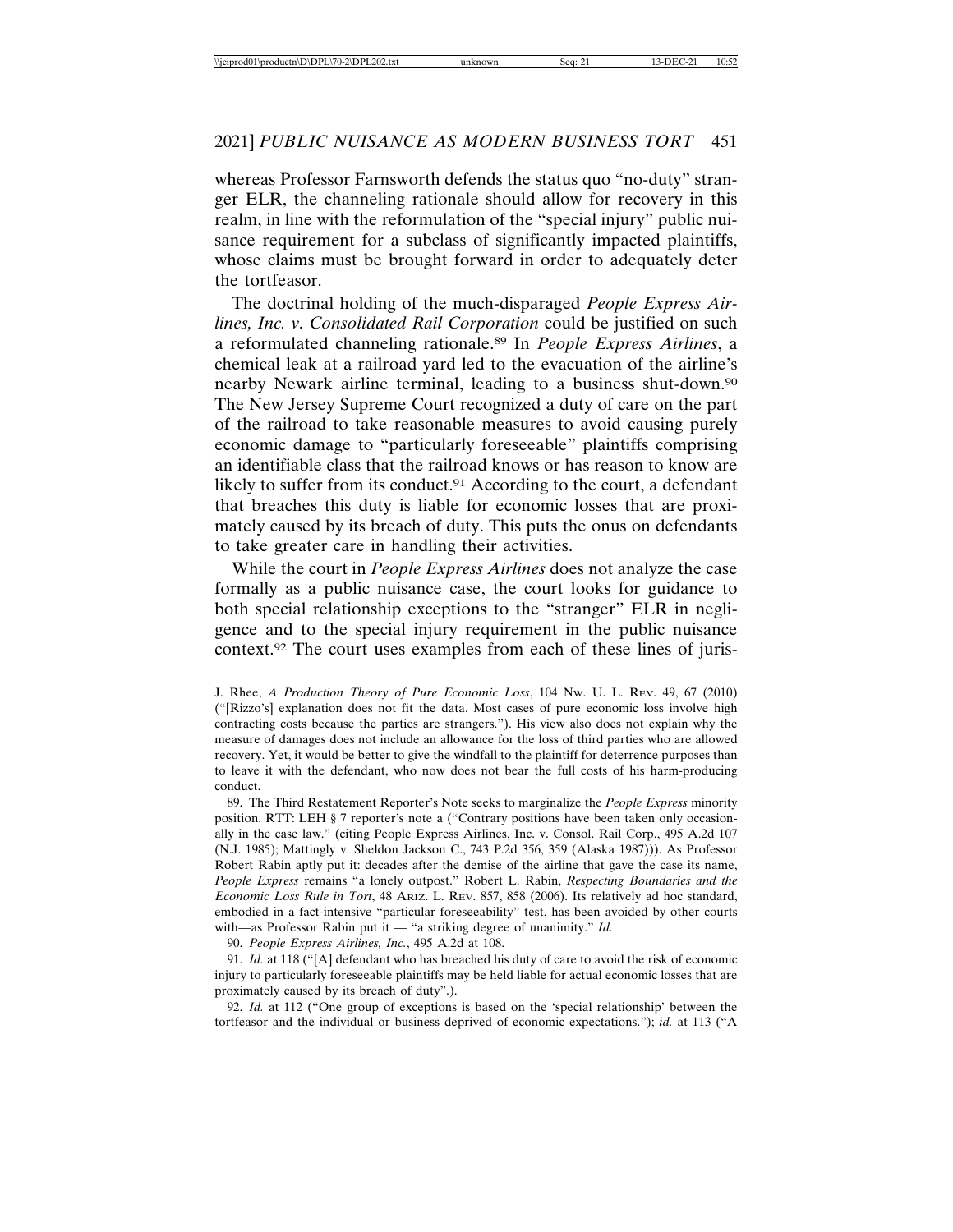prudence to support its use of a "particular foreseeability" standard for recovery in negligence. Additionally, it uses these examples to criticize a blanket no-duty rule, prohibiting any recovery for purely economic losses, stating "these exceptions expose the hopeless artificiality of the per se rule against recovery for economic losses."93

The court's approach could be better defended on channeling grounds. The channeling insight is that those few entities in the first tier that suffer substantial economic loss, like the airline in *People Express Airlines*, may recover, while the multitude of others in second and third tiers whose losses are increasingly indirect (e.g., customers) cannot. Moreover, the concern about infinite extension of liability seems misplaced here, for one can easily stop with significant claims brought by the first tier of impacted entities (like People Express), and tell the passengers of People Express (in the second or third tier of impacted entities) who have to reroute that their inconvenience is part of life, like thunderstorms and blackouts. The remedy allowed here "channels" liability for situations in which there are significant losses—even if purely financial losses—concentrated on particular parties in much the same way as allowing, in the context of public nuisances, private claims where "special injury" can be shown.

Moreover, the holding in *Southern California Gas* might also be reframed on these channeling terms. Justice Cuéllar emphasized the limitation of liability rationale when denying the merchants' actions for lost profits.94 But the problem with this approach is that it could result in under-deterrence given the total harm in question. Looked at through the channeling lens—whether framed as an economic loss/ negligence or public nuisance cause of action—the key questions to ask are: Who are the "immediate and obvious" victims of the gas leak? Does deputizing the first tier of plaintiffs—namely those who have suffered either personal injuries or property damages—suffice for deterrence purposes? Are the marginal gains from expanding the circle of plaintiffs to the next tier of impacted victims worth the higher administrative costs that multiple actions for lost profits entail?

As an initial cut, the first tier of impacted victims should include individuals who were forced to relocate as well as public entities that incurred expenses responding to the leak. Whether or not the remaining businesses (i.e., the plaintiffs in *Southern California Gas*) should recover should depend upon whether they are necessary as additional

very solid exception allowing recovery for economic losses has also been created in cases akin to private actions for public nuisance.").

<sup>93.</sup> *Id.* at 114.

<sup>94.</sup> *See supra* notes 37–40 and accompanying text.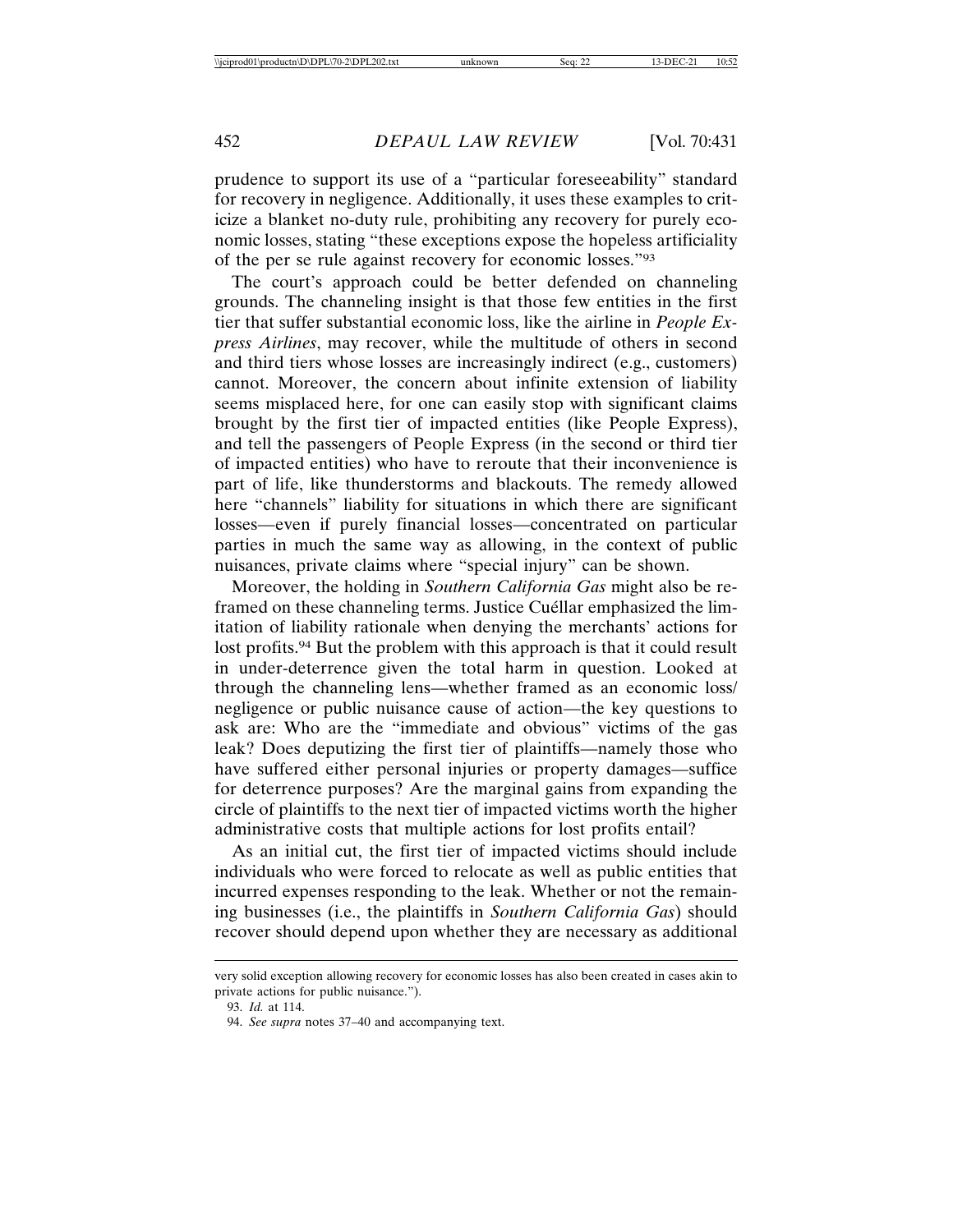enforcers. In making this determination, it is appropriate for judges to consider the extent to which other harmed parties (including private and public entities) have already come forward to force the tortfeasor to internalize the total social harms. Relevant to this inquiry is the fact (which emerges at the tail end of Justice Cuéllar's opinion) that fifty thousand claimants in related litigation brought forth claims for property damage.95 It is also worth considering whether any shortfall in deterrence has been (or is likely to be) met by regulatory fines against the defendant, which do not entail payments to the plaintiffs.96 Indeed, this was likewise the case in *Southern California Gas*. 97

## *B. "Vicarious Avengers" for "Derivative Harms": A Historical Perspective*

A channeling or enforcement rationale has deep roots in the emergence of early historical business torts. Consider, for example, the tort of intentional interference with prospective advantage, available to plaintiffs whose prospective financially advantageous transaction with a third party (with whom they do not have a contract) was interfered with by some unlawful means (like fraud or physical force). *Tarleton v. M'Gawley*, 98 an 18th century English case, provides a dramatic and illuminating example. In that case, the defendant fired shots from one ship, the *Othello*, to prevent the indigenous people from trading with merchants on another ship, the *Bannister*, giving rise to recognition of tortious liability for unlawful interference with prospective advantage, where there is clearly "an intention not to permit any to trade" with the claimant, using unlawful means.99

If such deliberate interference were tolerated, enormous socially beneficial gains from trade would be lost. Conduct involving force or fraud has long been regarded as suspect at common law; thus, the only issue is *who* brings the cause of action and receives the remedy. Typi-

<sup>95.</sup> S. Cal. Gas Co. v. Sup. Ct. L.A. Cty., 441 P.3d 881, 895–96 (Cal. 2019) ("[W]e recognize Plaintiffs' concern that SoCalGas's alleged negligent behavior will go insufficiently deterred if we deny recovery here. But SoCalGas is not getting off scot-free. At oral argument, the company represented that some 50,000 claimants have alleged in other litigation that they suffered property damage caused by the leak—several hundred of whom are local businesses.").

<sup>96.</sup> Note that, once such fines are collected, the government could establish a compensation fund.

<sup>97.</sup> *S. Cal. Gas Co.*, 441 P.3d at 896 ("[T]he company has spent some \$450 million on remedial measures and agreed to pay another \$120 million as part of a settlement with local authorities. SoCalGas, operating in a heavily regulated domain, also remains under investigation—and may face further consequences in the future.").

<sup>98. 170</sup> Eng. Rep. 153, 153 (K.B. 1793); *see also* RICHARD A. EPSTEIN & CATHERINE M. SHARKEY, CASES AND MATERIALS ON TORTS 1175–78 (12th ed. 2020).

<sup>99.</sup> *Tarleton,* 170 Eng. Rep. at 153.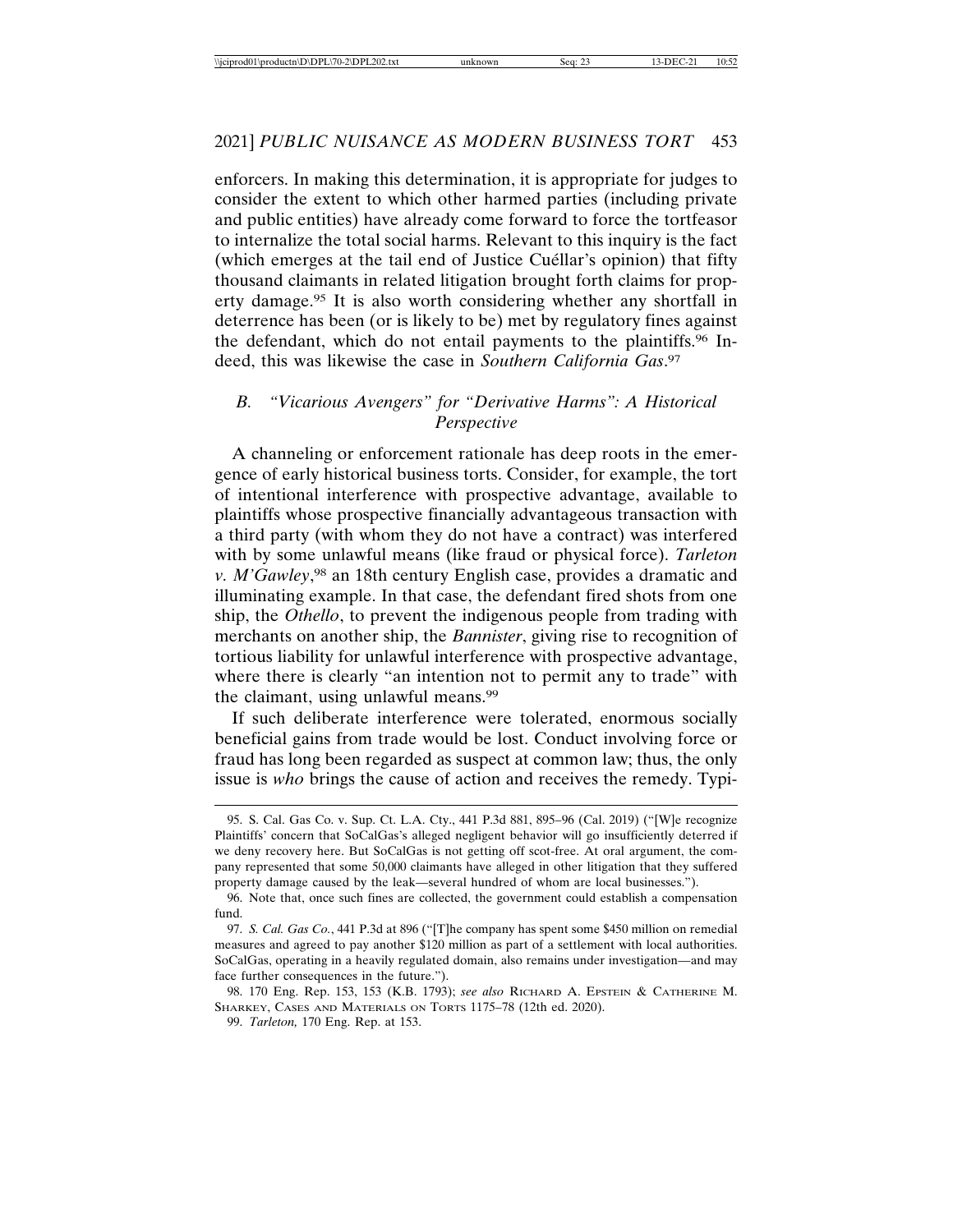cally, customers simply do not have a sufficient stake to fight against the conduct and thereby restrain the aggressive defendant, when they do not themselves suffer physical injury or property damage, even if their economic losses are real. The directly-threatened consumers have little stake in bringing the action at issue, because the size of the individual consumer surplus that they would have reaped from the relevant transaction is likely to be individually small (though significant when considered across all consumers). In the absence of all of them banding together in a class-action lawsuit, and the coordination costs that would involve, the more efficient solution is to confer a direct action on the seller, whose aggregate producer surplus lost is great enough to incentivize the bringing of the action at issue, thus essentially vindicating tort law's attempts to restore allocative efficiency.

Given that the indigenous people in *Tarleton* may not have had any desire (or ability) to sue for the wrongful acts of the defendant, the defendant could continue to take wrongful and socially wasteful actions. The suit must be brought by the disappointed trader, or it will not be brought at all. The onus is on traders to sue for the public good as well as for their own economic advantage. Essentially the tort can be viewed as allowing traders to sue in a derivative way, basing their harm primarily on the "unlawful" means used to cause harm to others, with whom they would have contracted. Allowing the trader to sue is thus driven primarily by enforcement and deterrence goals. To be sure, the cause of action compensates the trader for the harm it suffered, but the cause of action is most needed to deter the defendant from unlawful activities.

In a similar vein, consider the unfair competition or "passing off" business tort.100 The passing off action builds from the proposition that a disappointed buyer has an action against the seller who has passed off its own goods as the superior product of a rival.101 As with intentional interference with prospective advantage, the ultimate victims (the end consumers) are not in a position to enforce the rules of competition because their individual harms are typically marginal (though potentially quite large as a class). Nor would a suit by end consumers vindicate the interests of the rival in its own product's reputation and goodwill. In recognizing the "passing off" cause of action, tort law relies on rival competitors to bring suit to reinforce the proper rules of competition. The claim is that the defendant has

<sup>100.</sup> EPSTEIN & SHARKEY, *supra* note 98, at 1220–21; *see also* Catherine Romero Wright, *Reverse Passing Off: Preventing Healthy Competition*, 20 SEATTLE U. L. REV. 758, 788 (1997). 101. EPSTEIN & SHARKEY, *supra* note 98, at 1220–21.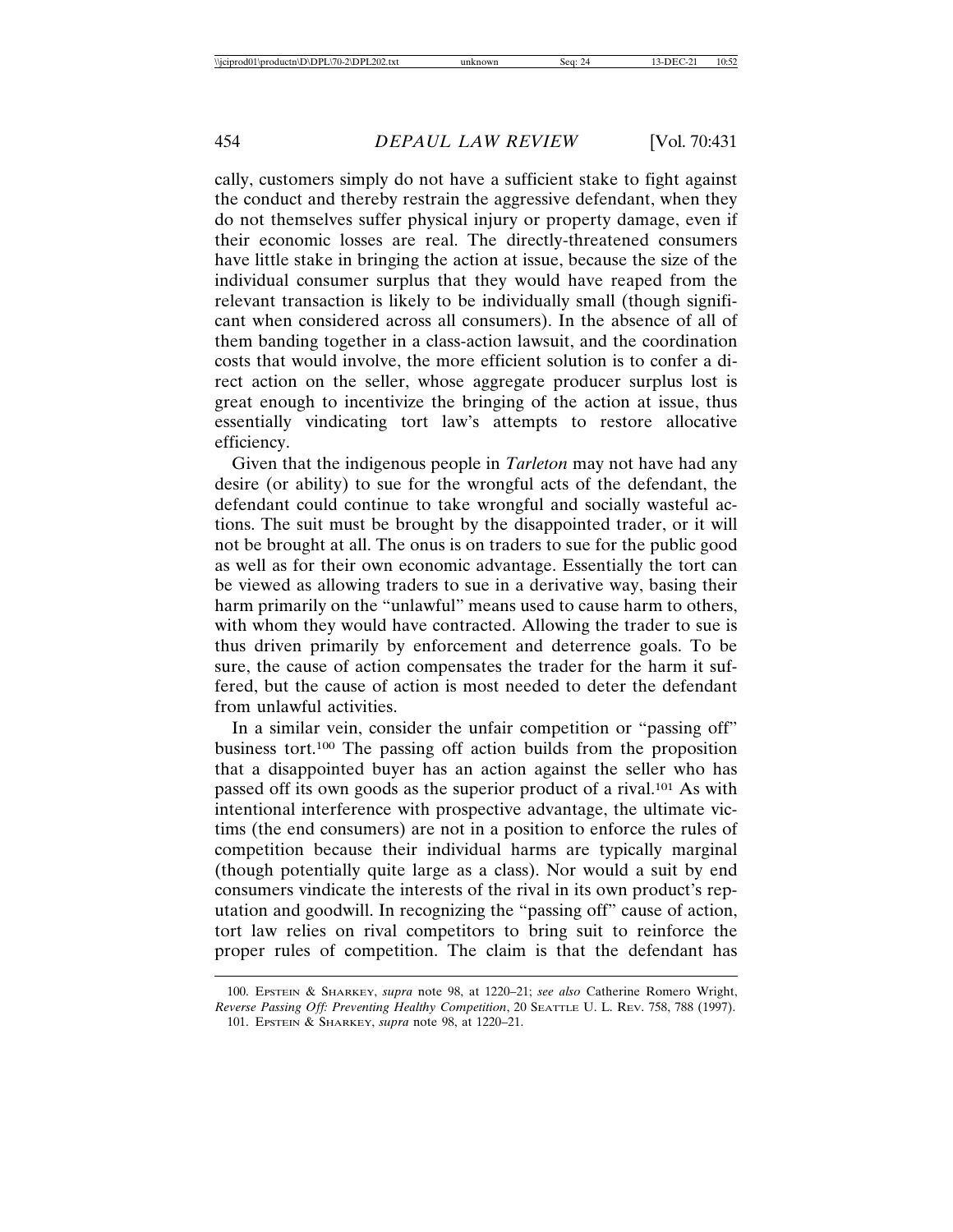falsely represented that its own product is better than it really is, by pretending its product is the plaintiff's, or by claiming that its product has desirable attributes associated with the plaintiff's product that it, in fact, lacks. The defendant's misrepresentations induce third parties to desert the plaintiff; the measure of damages is the profits from lost sales, which depend critically on the fraction of defendant's buyers that would have migrated to the plaintiff's wares if the passing off had not happened.

There is a close kinship between actions for unfair competition and those for violation of the Lanham Act, the trademark statute.102 The Lanham Act makes actionable "the deceptive and misleading use of marks in . . . commerce . . . [and] protect[s] persons engaged in such commerce against unfair competition."103 The statutory scheme put into place by the Lanham Act undid Judge Learned Hand's restrictive ruling in *Ely-Norris Safe Co. v. Mosler Safe Co*. 104 which held that, pursuant to traditional common law, an aggrieved competitor could not sue as "a vicarious avenger of the defendant's customers." The Lanham Act more broadly recognizes rights against a false designation of origin or any false description or representation in favor of any rival competitor that believes it is likely to be damaged.105 With the Lanham Act, Congress encouraged commercial firms to act as "vicarious avengers" of consumers' rights.106

# *C. The* Illinois Brick *Indirect Purchaser Rule for Antitrust Claims: A Modern Perspective*

Moving to modern perspectives on judicially created rules implementing the "channeling" function, consider the U.S. Supreme Court's recent move (in *Apple Inc. v Pepper*) to recognize antitrust claims notwithstanding the backdrop of the restrictive *Illinois Brick*<sup>107</sup> indirect purchaser rule.

In 1977, the Supreme Court announced the rule that indirect purchasers—who, unlike direct purchasers, do not buy the relevant prod-

<sup>102. 15</sup> U.S.C. §§ 1051–1141 (2018).

<sup>103.</sup> *Id.* § 1127.

<sup>104. 7</sup> F.2d 603, 604 (2d Cir. 1925), *rev'd on other grounds*, 273 U.S. 132 (1927). For further discussion, see EPSTEIN & SHARKEY, *supra* note 98, at 1221–22.

<sup>105.</sup> *See* 15 U.S.C. § 1125 (2018).

<sup>106.</sup> *See* EPSTEIN & SHARKEY, *supra* note 98, at 1221–22. *But see* Rebecca Tushnet, *Running the Gamut from A to B: Federal Trademark and False Advertising Law*, 159 U. PA. L. REV. 1305, 1377 (2011) ("We let competitors sue, and not consumers, under section  $43(a)(1)(B)$  because we think competitors have their own interests to protect . . . A competitor in a Lanham Act suit does not act as a 'vicarious avenger of the public's right to be protected against false advertising.'" (quoting Sandoz Pharm. Corp. v. Richardson-Vicks, Inc., 902 F.2d 222, 230 (3d Cir. 1990)). 107. Ill. Brick Co. v. Illinois, 431 U.S. 720, 747 (1977).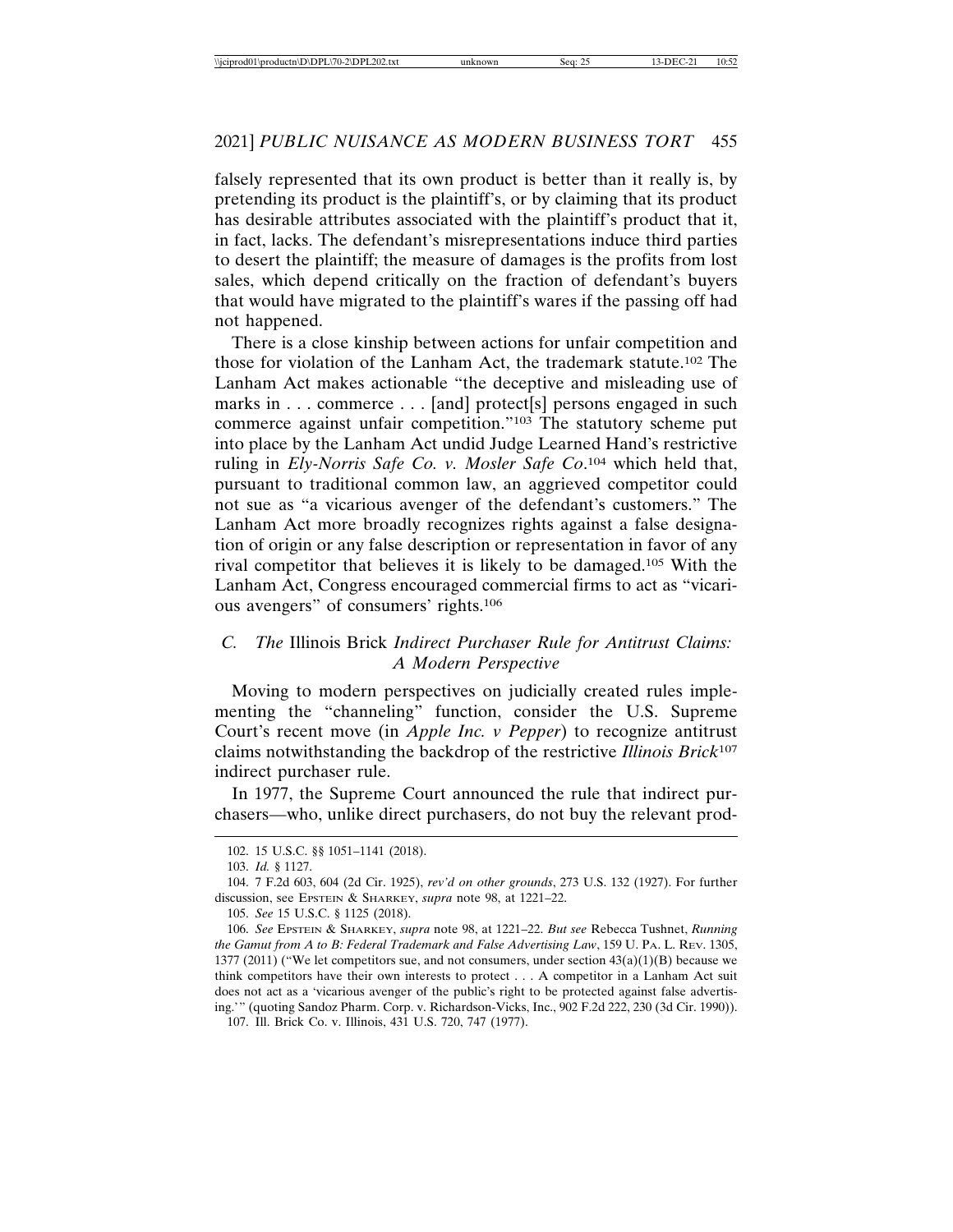uct directly from the alleged violator, but instead from somewhere down the supply chain—do not have standing to sue for damages under federal antitrust law.108 The Court reasoned that not only would it be far too difficult for the state and local governmental plaintiffs to trace their damages through a convoluted supply chain (which involved layers of contractors and sub-contractors), but that recovery presented a grave risk of subjecting the defendants to multiple suits.109 Thus, for the sake of simplicity and efficiency, the Court drew a clear line, barring indirect purchasers from pursuing money damages in antitrust actions.<sup>110</sup>

Although conventionally viewed as a line-drawing exercise designed to preclude unlimited liability (like the ELR), the "channeling" rationale provides a richer theoretical justification, one prone to evolve in modern contexts to satisfy enforcement and deterrence goals. The Court's *Apple Inc. v. Pepper*111 decision highlights this capacity for evolution. In a sharply divided 5-4 opinion, the Court held that iPhone users who bought apps on Apple's App Store constitute "direct purchasers" vis-à-vis Apple, notwithstanding the fact that they technically purchased the apps from third-party app developers.112 In rejiggering the restrictive *Illinois Brick* rule to enable recovery, the Court was guided by an enforcement rationale—evincing concern that a contrary holding would "provide a roadmap . . . to evade antitrust claims by consumers and thereby thwart effective antitrust enforcement."113

The Court's decision could have far-reaching implications for the platform economy and entities that offer services on the Internet using vendors or other suppliers. It is also a key example of the Court wielding an enforcement or channeling rationale in order to modify a restrictive judicial rule designed (like the ELR) to stave off the prospect of multiplicity of suits.

112. *Id.* at 1521.

<sup>108.</sup> *Id.* at 746–47.

<sup>109.</sup> *Id.* at 730–33.

<sup>110.</sup> *Id.* at 746–47. Note that, in reality, the line-drawing was not quite so clean and simple: Indirect purchasers can and do sue in federal court, including for damages, under the laws of the many states (more than 30) that have refused to apply the *Illinois Brick* rule to their own state antitrust law. Additionally, courts have recognized certain exceptions to the bar against indirect purchaser standing. Alexander Kristofcak, *FCA v. FDA: The Case Against the Presumption of Immateriality from Agency Inaction*, 95 N.Y.U. L. REV. 235 (2020).

<sup>111.</sup> Apple Inc. v. Pepper, 139 S. Ct. 1514, 1525 (2019).

<sup>113.</sup> *Id.* at 1523. The majority's reasoning prompted a vociferous dissent, which noted that, as a doctrinal matter, the iPhone users were suing under "exactly the kind of 'pass-on theory' *Illinois Brick* rejected." *Id.* at 1528 (Gorsuch, J., dissenting). Moreover, the dissent forewarned that the decision would simply prod Apple to enter into "less efficient" contractual arrangements with its app developers to avoid liability under the antitrust laws. *Id.* at 1530.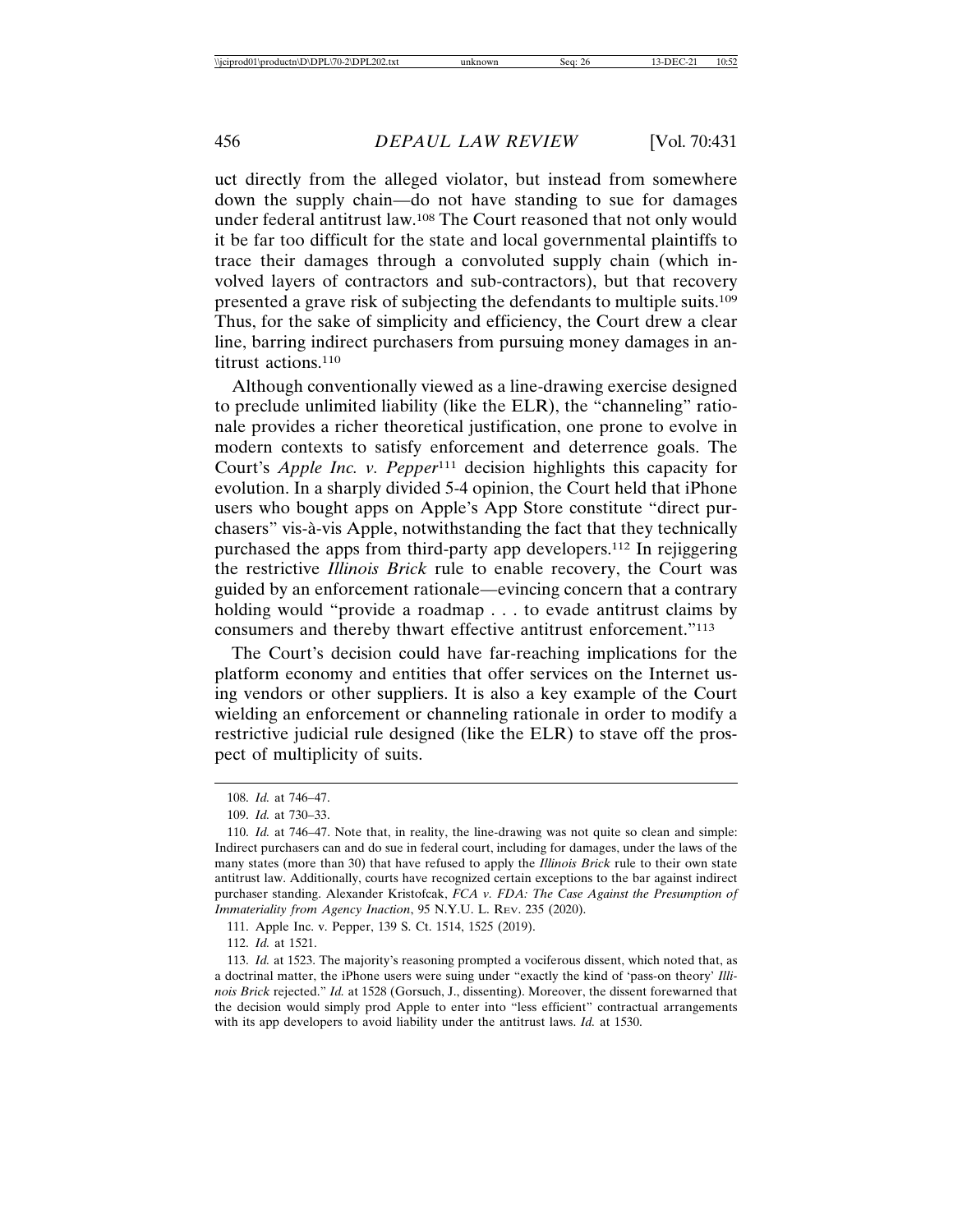# IV. OPIOIDS AS PUBLIC NUISANCE

In a spate of recent cases, various public and private entities have sued pharmacies and opiate manufacturers and distributors. Across the board, the complaints in these cases allege that the opioid epidemic constitutes a public nuisance. How might we apply insights gleaned from the unifying "channeling" theory for "special injury" public nuisance and the ELR to these cases?

#### *A. A Patchwork of Existing Doctrinal Approaches*

#### *1. The Application of the ELR to Public Nuisance*

As described above, some courts apply the ELR to public nuisance claims, while others do not.114 The ELR has not featured so prominently in the opioid cases. The New York and Massachusetts state courts have held that the ELR only bars tort actions between contracting parties.115 The federal multi-district litigation (MDL) is located in Ohio, which applies the ELR to "qualified" public nuisances (which mirror negligence torts) but not "absolute" public nuisances (involving intentional acts or statutory violations).116 But, given that public nuisance is a state tort, it is likely that each underlying state's approach would be at play.

# *2. The "Special Injury" Requirement*

The majority view seems to be that governmental entities do not need to show special injury to bring a public nuisance claim, but such public entities can generally only seek abatement (not damages).<sup>117</sup>

<sup>114.</sup> *See supra* notes 18–21 and accompanying text.

<sup>115.</sup> *See, e.g*., *In re* Opioid Litig., 2018 WL 3115102, at \*35 (No. 4000/2017) (N.Y. Sup. Ct. June 18, 2018) (stating that the economic loss rule only bars tort actions between contracting parties, and because there is no contract here, there is no economic loss rule issue); City of Boston v. Purdue Pharma, 2020 WL 416406, at \*9 (Mass. Super. Ct. Jan. 3, 2020) ("[T]he Cities seek damages for a myriad of public costs that they allege they have been forced to expend to combat an opioid epidemic. Because the claims are not contract-related, the economic loss doctrine does not apply.").

<sup>116.</sup> In the negligence context, the ELR only applies to claims arising between contracting parties:

The economic loss rule recognizes that the risk of consequential economic loss is something that the parties can allocate by agreement when they enter a contract. This allocation of risk is not possible where, as here, the harm alleged is caused by involuntary interactions between a tortfeasor and a plaintiff.

*In re* Nat'l Prescription Opiate Litig., 2018 WL 6628898, at \*19 (N.D. Ohio 2018).

<sup>117.</sup> *See, e.g.*, *In re* Nat'l Prescription Opiate Litig., 452 F. Supp. 3d 745, 773–74, (N.D. Ohio 2020) (finding that, unlike the government entity plaintiffs in the MDL, a private medical center had to show special injury to assert a public nuisance claim); CAL. CIV. PROC. CODE § 731(a)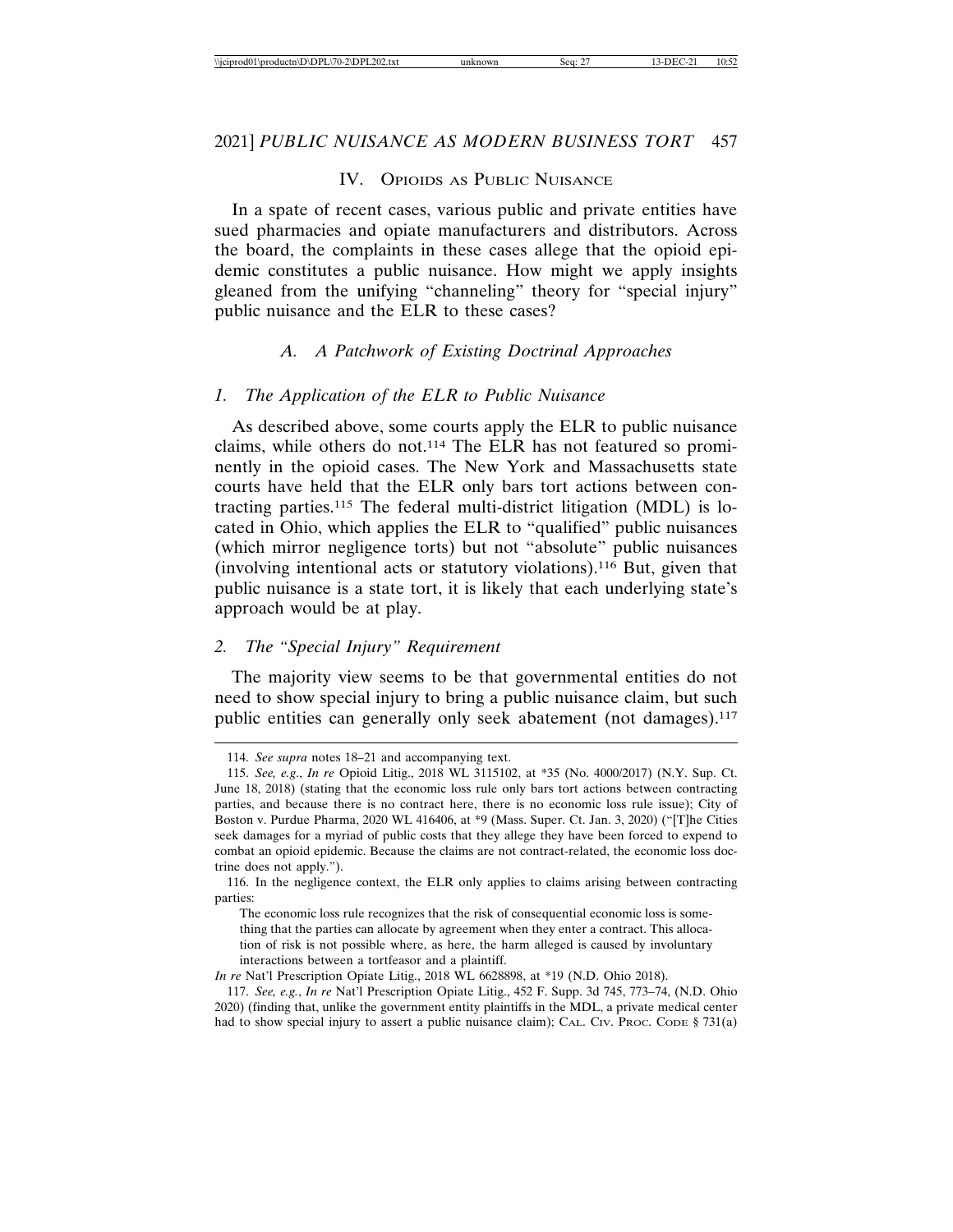That said, there is no uniform doctrinal rule; instead, inconsistency abounds across courts, whose decisions consider a range of factors. For example, in a high-profile global warming case in the U.S. Court of Appeals for the Second Circuit, Professor Richard Epstein, as amicus, assumed that municipalities such as New York City would need to show special injury; the city contested this. However, neither side marshalled case law support for its respective contrary positions.<sup>118</sup>

It is nonetheless conventionally accepted that a public entity does not have to show special injury to bring a public nuisance claim, at least when seeking an injunction.119 It is likewise broadly accepted that public entities may seek injunctions and abatement, but not monetary damages.120 Some courts nonetheless allow for recovery of costs

In New York, it is clear that public entities can bring public nuisance claims seeking a remedy of abatement. *See* Copart Indus. Inc. v. Consol. Edison Co., 362 N.E.2d 968, 971 (N.Y. 1977) ("A public, or as sometimes termed a common, nuisance is an offense against the State and is subject *to abatement or prosecution* on application of the proper governmental agency." (emphasis added) (internal citations omitted)); City of New York v. Smokes-Spirit.Com Inc., 911 N.E.2d 834, 841 (N.Y. 2009) ("It is well settled that a governmental entity, such as the City, may bring an action to abate a public nuisance . . ."). However, whether a public entity can bring a claim for damages in New York is unclear. In the *Smokes-Spirits* case, the court does not say one way or another, but the plaintiff entity did seek reimbursement for the costs of abating the public nuisance, and the court did not indicate that such a request was improper. *Id.* at 837.

119. Cox v. New Castle Cty., 265 A.2d 26, 27 (Del. 1970) (allowing a claim brought by the county seeking the abatement of a public nuisance to go forward with no mention of special injury). *See* City of Chicago v. Commonwealth Edison Co., 321 N.E.2d 412, 419 (Ill. App. Ct. 1974) (allowing for public nuisance claim seeking injunction by city to move forward with no mention of special injury); City of Omaha v. Danner, 185 N.W.2d 869, 871 (Neb. 1971) (specifically stating that due to the city's statutory authority to suppress nuisances that "[t]he Legislature has impliedly empowered plaintiff to obtain a decree in equity abating a public nuisance without special damage to plaintiff."). *See also* Town of West Hartford v. Operation Rescue, 726 F. Supp. 371, 373 (D. Conn. 1989) (The town brought public nuisance claim seeking injunction with no mention of special injury limitation.).

120. Section 731 of the California Code of Civil Procedure specifically states that private parties can recover damages for public nuisances, but abatement is the only remedy specifically

<sup>(</sup>West 2011) (offering abatement as the only remedy for public entities bringing public nuisance claims).

<sup>118.</sup> Professor Epstein suggests that New York City's claim for public nuisance should fail given that it cannot show special injury. Brief of Amicus Curiae Professor Richard A. Epstein in Support of Defendants-Appellees and Affirmance, City of New York v. BP P.L.C., No. 18-2188 at 3 (2d. Cir. Feb. 14, 2019) (Doc. No. 188). He argues that allowing New York City to proceed will lead to an unwanted avalanche of litigation. *Id.* at 2; *see also* Amicus Curiae Brief of Competitive Enterprise Institute at 7, Oklahoma ex rel. Hunter v. Johnson & Johnson, Appeal No. 118,474 (Okla. Oct. 22, 2020) (arguing that "absent a claim to special damages, diffuse harms [are] appropriately redressed through regulatory action," not through liability for public nuisance). In reply, New York City insists (albeit in a footnote) that, as a public entity, it need not show special injury. It points to *532 Madison Ave. Gourmet*, which states that "[a] public nuisance is actionable by a private person only if it is shown that the person suffered special injury beyond that suffered by the community at large." Corrected Reply Brief at 28 n.10, City of New York v. BP P.L.C., No. 18-2188 (2d Cir. Mar. 25, 2019) (Doc. No. 215) (quoting 532 Madison Ave. Gourmet Foods, Inc v. Finlandia Ctr., Inc., 750 N.E.2d 1097, 1099 (N.Y. 2001)).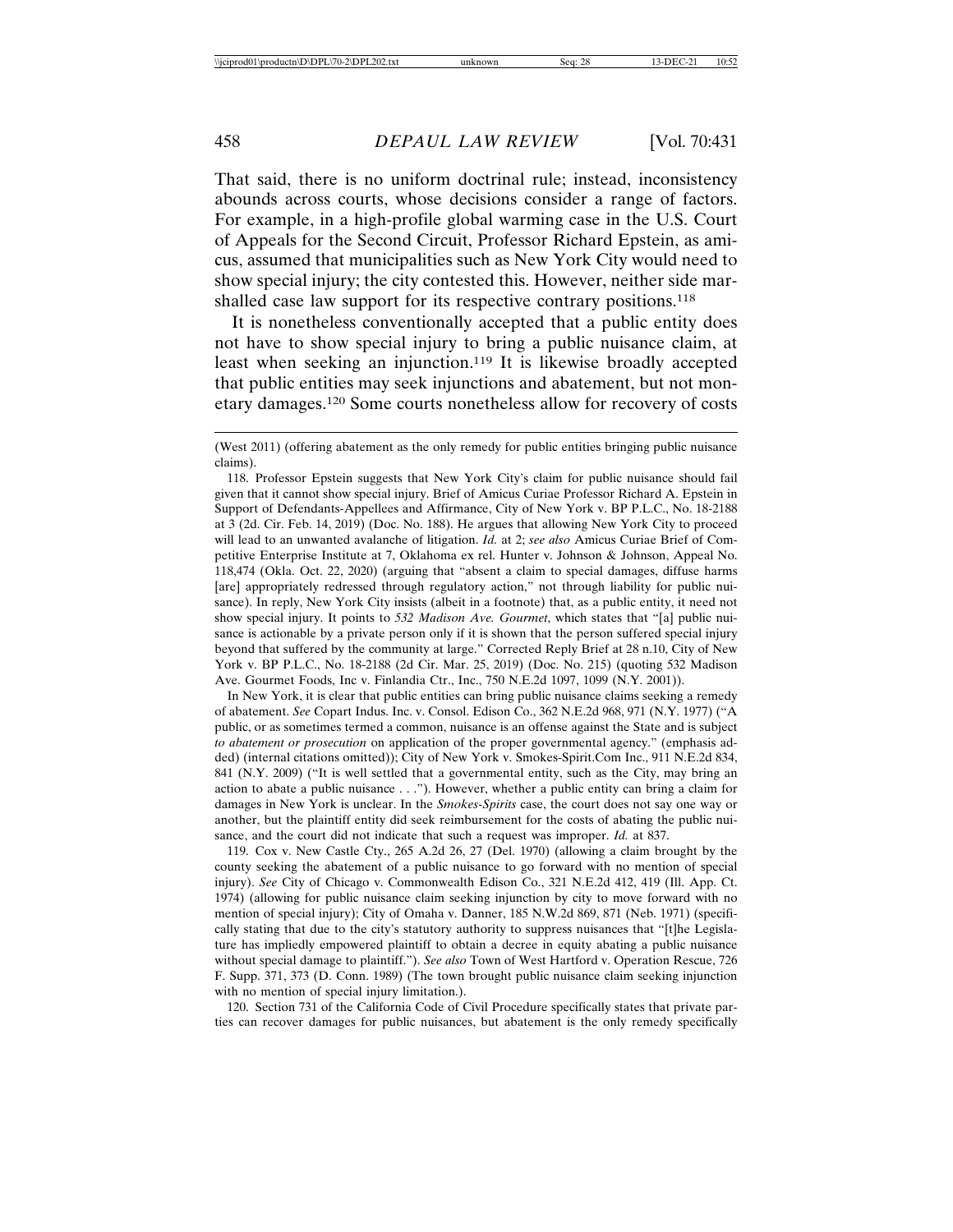associated with abatement. In *People v. ConAgra Grocery Products*, various public entities brought a public nuisance claim against a lead paint manufacturer.121 The public entities prevailed and were granted an abatement.122 Notably, their recovery included an "abatement fund" of more than \$1 billion to pay for the cost of removing the lead paint from the affected buildings.123 So, while the city was not technically awarded damages, the cost of abating the nuisance was put entirely on the shoulders of the tortfeasor.124 Similarly, the court in *State of Oklahoma v. Purdue Pharma* ordered the defendant opioid manufacturers to pay \$465 million to fund a statewide opioid epidemic abatement plan.125 The State had not shown special injury, only that the defendant's misleading marketing of dangerous and addictive drugs "annoy[ed], injure[d] or endanger[ed] the comfort, repose, health, or safety of others" in a way that affected a considerable number of persons.126

But what if a public entity demonstrates "special injury"? Would it then be allowed to seek monetary damages? If a public entity brings a public nuisance claim alleging harm to its own property or interests as opposed to the community interest generally—some courts will treat the public entity akin to a private individual who must show special injury to receive damages. In *City of St. Louis v. Benjamin Moore & Co*., a lead paint public nuisance case, the Supreme Court of Missouri explained:

Although the city characterizes its suit as one for an injury to the public health and suggests that it is for this injury that it is suing, this

125. Final Judgement After Non-Jury Trial, Oklahoma ex. rel. Hunter v. Purdue Pharma L.P., No. CJ-2017-816, at 41–42 (Dist. Ct. Cleveland Cty. Okla., Nov. 15, 2019).

126. *Id.* at 21–22 (citing Okla. Stat. tit. 50, §§ 1–2 (1981)).

mentioned that public entities can seek. CAL. CIV. Proc. Code § 731 (West 2011). Additionally, California cases have held that public entities cannot recover abatement costs or damages even for public nuisances where the public entity can show special injury. *See* Torrance Redev. Agency v. Solvent Coating Co., 763 F. Supp. 1060, 1065 (C.D. Cal. 1991); *see also e.g.*, *In re* Lead Paint Litig., 924 A.2d 484, 502 (N.J. 2007) (holding a city to be a private plaintiff by virtue of the remedy requested).

<sup>121.</sup> People v. ConAgra Grocery Prods. Co., 227 Cal. Rptr. 3d 499, 514 (Cal. Ct. App. 2017).

<sup>122.</sup> *Id.* at 525, 549.

<sup>123.</sup> *Id.* at 568–71.

<sup>124.</sup> Other cases suggest that sometimes a public entity can succeed in having the courts force tortfeasors to pay for the costs of abating a public nuisance. *See* Lane v. City of Mt. Vernon, 342 N.E.2d 571, 573 (N.Y. 1976) ("Moreover, it has long been recognized that when a local government, in the proper exercise of its delegated powers, summarily abates a public nuisance, it may compel the owner of the property involved to bear the cost of abatement."); Chow v. Kshel Realty Corp., 2011 N.Y. Misc. LEXIS 2094, at \*45 (N.Y. Sup. Ct. 2011) ("Having violated sections 27-127 and 27-128 of the Administrative Code, the Kshel Defendants' conduct constituted a public nuisance under section 7-703(d), entitling the City to reimbursement for funds spent demolishing the Building.").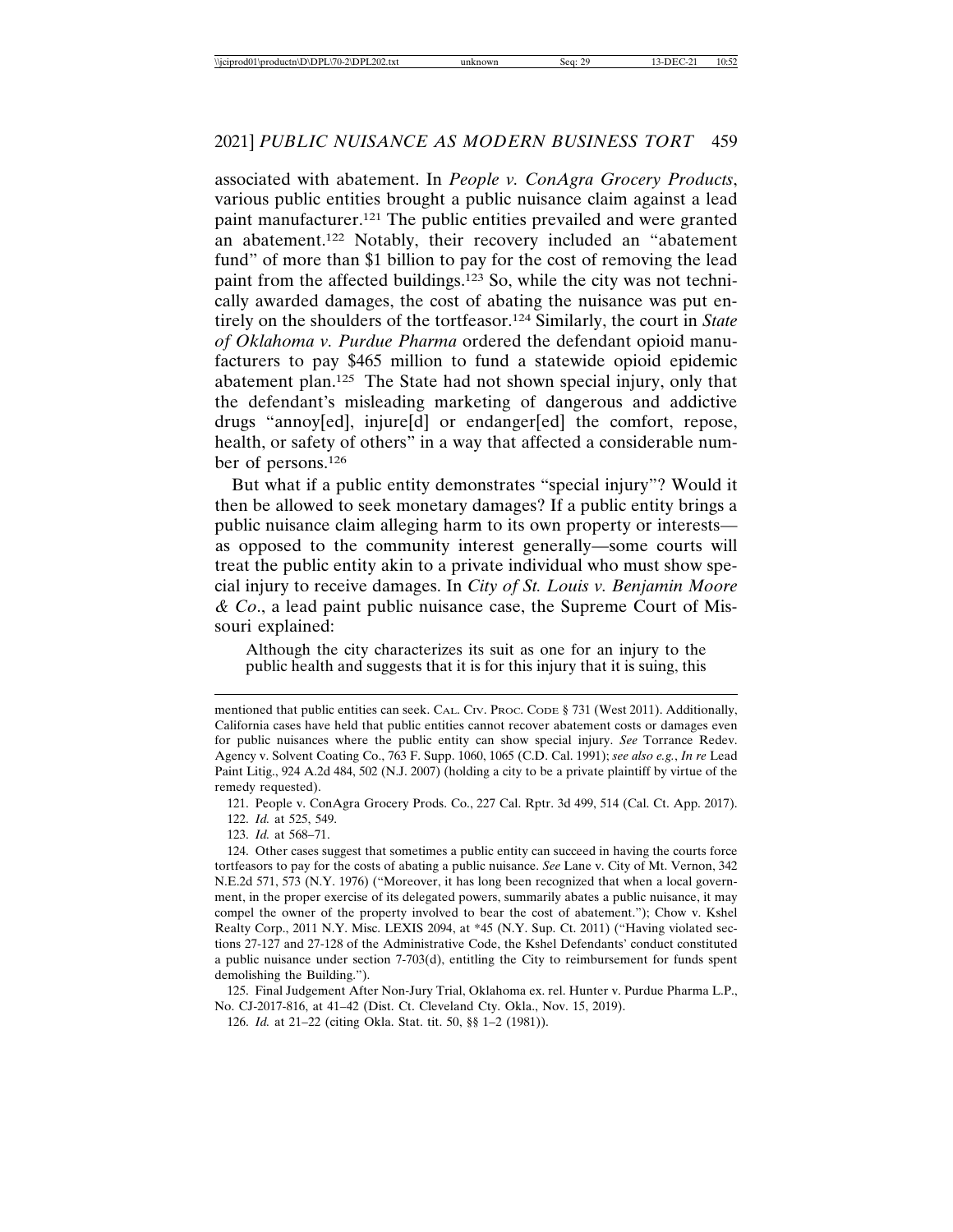is not the case. The damages it seeks are in the nature of a private tort action for the costs the city allegedly incurred abating and remediating lead paint in certain, albeit numerous, properties. In this way, the city's claims are like those of any plaintiff seeking particularized damages allegedly resulting from a public nuisance. The city, therefore, must meet the same causation standard as must other nuisance claimants and must show specific and particularized harm from the public nuisance of lead paint, different in kind from the harm to the rest of the community.127

But does this differential treatment of public and private plaintiffs make sense? As Professor Thomas Merrill argued:

If public nuisance is a single cause of action—as the [*Second*] *Restatement* implicitly insists—and private parties can in some circumstances obtain damages under this cause of action, what possible argument supports the conclusion that public officials cannot obtain damages? At the same time, if public nuisance is a single cause of action, and public officials cannot obtain damages, what possible argument supports awarding damages to private parties for the same violation?<sup>128</sup>

In support of his argument that public nuisance should not be a tort, Merrill asked: "If the undifferentiated interference with the public right means that it is not feasible to calculate damages, why carve out an exception for a subclass of the public that can show some impossible-to-define higher-than-normal damages?"129

To date, there is no consistent approach to the special injury requirement in opioids litigation. The complaints of all three Ohio counties in the first track of the federal MDL state that they have suffered special injury, even though they seek abatement rather than compen-

<sup>127.</sup> City of St. Louis v. Benjamin Moore & Co., 226 S.W.3d 110, 116 (Mo. 2007). The court held that no recovery was permitted because the city could not show actual causation between the company and the lead paint harms alleged. *Id.* at 115, 117 ("[A]ctual causation can be established only by identifying the defendant who made or sold that product . . . The trial court did not err in entering summary judgment against the city based on its inability to provide any product identification evidence.").

Likewise, in *State v. General Electric Co.*, the court stated:

To satisfy the "special injury" requirement in this case and establish any entitlement to compensatory damages on their common-law public nuisance claim, the Plaintiffs must show that the State has suffered some discrete physical harm or pecuniary loss apart from the more generalized injury to the public's interest that results from the public nuisance, here the contamination of public groundwater at South Valley by hazardous substances . . . Absent proof of some discrete "special injury" to the State's interest apart from the injury to the public's interest in unappropriated groundwater, Plaintiffs may be limited to equitable relief seeking the abatement of the claimed nuisance.

<sup>335</sup> F. Supp. 2d 1185, 1240–41 (D.N.M. 2004) (internal citations omitted).

<sup>128.</sup> Thomas W. Merrill, *Is Public Nuisance a Tort?*, 4 J. TORT L. ii, 18 (2011). Professor Merrill also uses this contradiction to note that the special injury requirement allowing for damages is a way to get around the economic loss rule. *Id.* at 18–19.

<sup>129.</sup> *Id.*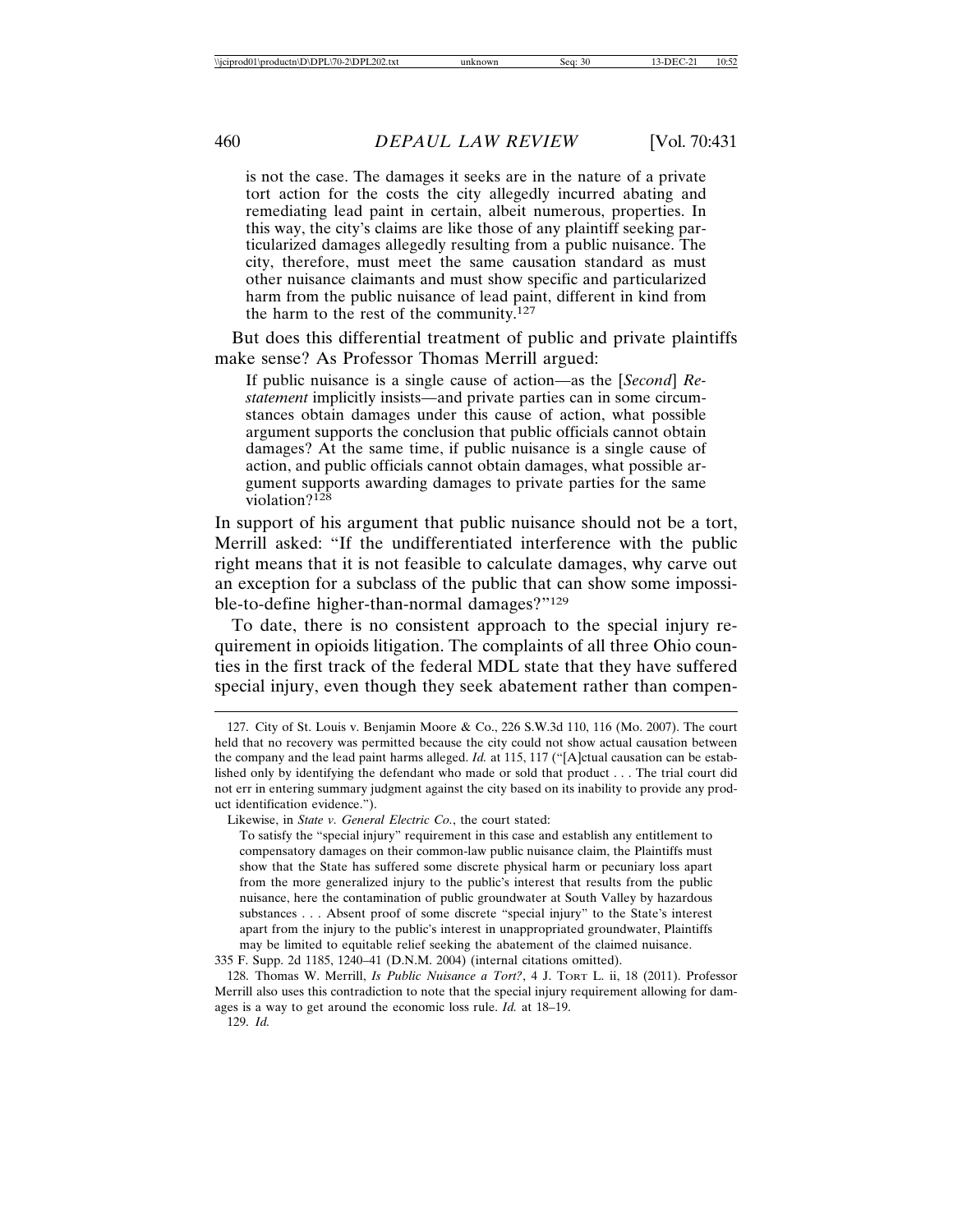satory damages.130 Both the New York and Oklahoma opioids complaints, by contrast, make no mention of special injury, nor do they request damages; both seek an abatement and the creation of an abatement fund to pay for the costs.131 In the Massachusetts complaint, there is likewise no mention of special injury, even though the state seeks compensatory damages for the nuisance.132

#### *B. A Unified "Channeling" Approach*

Plaintiffs in the opioids federal MDL include mostly public entities (municipalities and Native American tribes), but also some private entities (third-party payors and hospitals).133 One such private plaintiff, the West Boca Medical Center, has framed its business losses due to the opioid epidemic simultaneously as claims for negligence and public nuisance perpetrated by various opioid distributors, pharmacies, and manufacturers.

131. Complaint ¶¶ 74–78, People v. Purdue Pharma L.P., No. 400016/2018 (N.Y. Sup. Ct. Aug. 14, 2018); Original Petition of State of Oklahoma at ¶¶ 116–20, Oklahoma v. Purdue Pharma L.P., No. CJ-2017-816 (Dist. Ct. Cleveland Cty. Okla., Nov. 15, 2019).

<sup>130.</sup> *See, e.g.*, Third Amended Complaint and Jury Demand ¶ 1074, *In re* Nat'l Prescription Opiate Litig., No. 1:17-md-02804-DAP (N.D. Ohio Dec. 19, 2019) ("Plaintiff has suffered, and will continue to suffer, unique harms as described . . . which are of a different kind and degree than Ohio citizens at large. These are harms that can only be suffered by Plaintiff."); Complaint ¶ 314, City of Cleveland v. AmerisourceBergen Drug Corp., No. 1:18-op-45132-DAP, (N.D. Ohio Mar. 6, 2018) ("The Plaintiff and Plaintiff's Community have sustained specific and special injuries because its damages include, inter alia, health services, law enforcement expenditures, and emergency services."); Corrected Second Amended Complaint and Jury Demand ¶ 1031, *In Re* Nat'l Prescription Opiate Litig., No. 1:18-op-45090-DAP (N.D. Ohio May 29, 2018) (stating that the county suffered "unique harms . . . which are of a different kind and degree than Ohio citizens at large.").

<sup>132.</sup> First Amended Complaint and Jury Demand ¶¶ 901–10, Commonwealth v. Purdue Pharma L.P., No. 1884-cv-01808 (Mass. Sup. Ct. Jan. 31, 2019). The state does request compensatory damages in its prayer for relief, in addition to abatement and reimbursement for the state's costs of efforts undertaken to abate the nuisance. This suit is brought by the Attorney General via its *parens patriae* power. The nuisance claim itself is mainly tied to "deceptive marketing" by the opioid manufacturers, and that marketing led to public health injuries. The state seeks a remedy of abatement and the recovery of costs that the state has expended dealing with the opioid crisis. Additionally, the state lists among the injuries from the public nuisance "(b) health care costs for individuals, children, families, employers, the Commonwealth, and its subdivisions; (c) loss of productivity and harm to the economy of the Commonwealth; and (d) *special public costs borne solely by the Commonwealth* in its efforts to abate the nuisance and to support the public health, safety, and welfare." *Id.*  $\llbracket 906$  (emphasis added). Thus, while special injury is not directly mentioned in the complaint, this bolded section certainly seems to be gesturing towards it.

<sup>133.</sup> *In re* Nat'l Prescription Opiate Litig., 452 F. Supp. 3d 745, 773–74, (N.D. Ohio 2020) ("Although most of [the actions in this MDL], Summit County, Muscogee (Creek) Nation, and Blackfeet Tribe, involve governmental entities, at least one action, Cleveland Bakers, was brought by a private plaintiff.").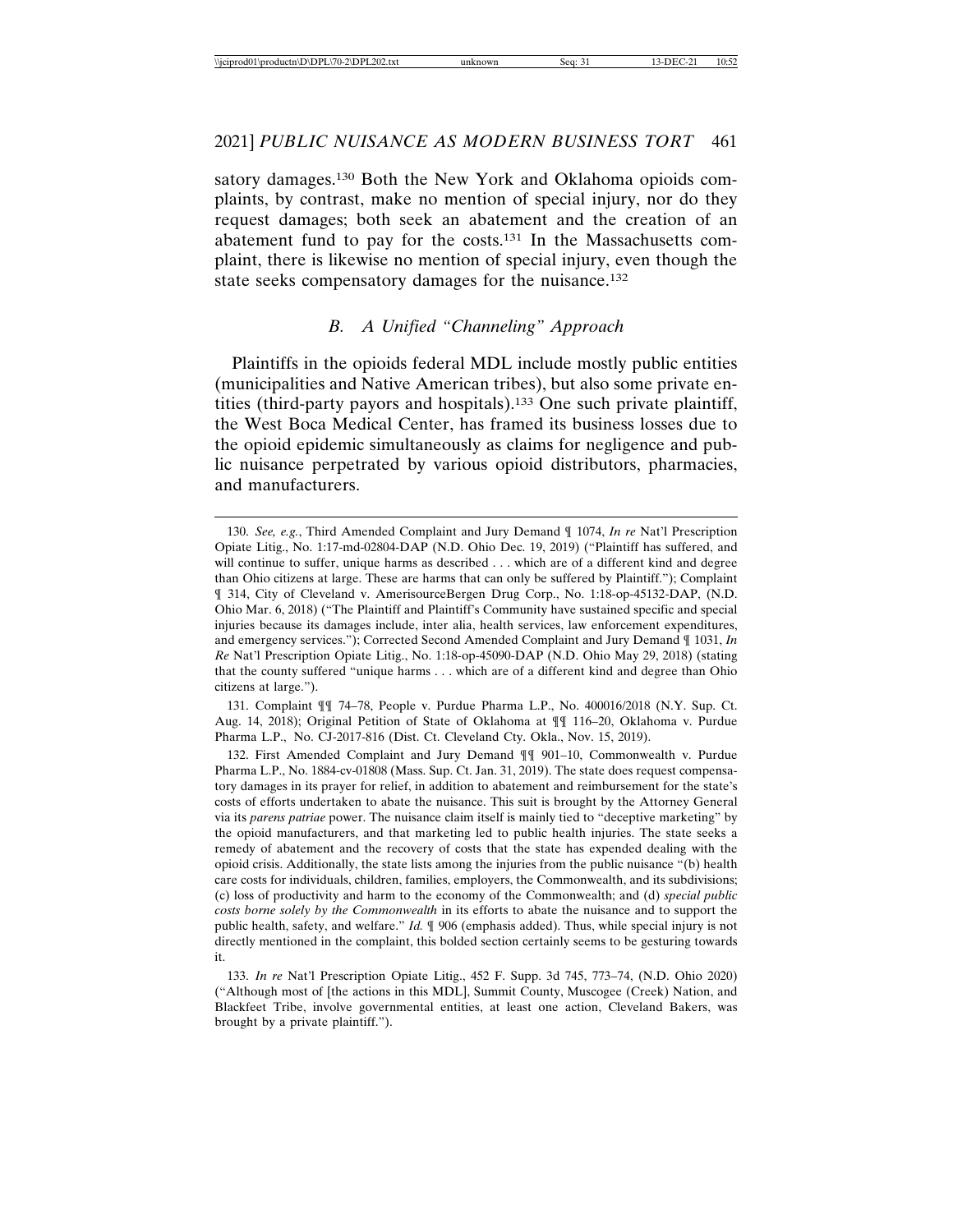The West Boca Medical Center is a 195-bed, acute care hospital in Palm Beach County, Florida which is "in the business of providing a service."<sup>134</sup> According to West Boca Medical Center, hospitals such as itself in Southern Florida have been hit especially hard by the opioid epidemic. It alleges that the opioid epidemic constitutes a public nuisance: "[t]he nuisance is the over-saturation of opioids in the patient population of [West Boca Medical Center] and in the geographic area served by [West Boca Medical Center] . . ., as well as the adverse social, economic, and human health outcomes associated with widespread illegal opioid use."<sup>135</sup>

Typifying the conventional doctrinal approach, Judge Dan Polster determined that the public entity plaintiffs, unlike private parties, need not show special injury in the federal MDL.136 West Boca Medical Center, conversely, as a private plaintiff, had to demonstrate "special injury" to recover under public nuisance.137 Judge Polster invoked the conventional "different in kind" standard for special injury: the hospital must assert a "special or peculiar injury to an individual different in kind and not merely in degree from the injury to the public at large."138 Judge Polster declined to dismiss the hospital's public nuisance claim, finding that it sufficiently alleged that it "sustained concrete economic losses differing in kind from the generalized injury to public health, safety, and wellness suffered by the general public as a consequence of the multi-faceted opioid crisis."139

The West Boca Medical Center case provides an opportunity to consider this Article's proposed new approach of reconciling the special injury public nuisance requirement and exceptions to the ELR in negligence actions via the lens of channeling liability. In the suit, the hospital alleges three different kinds of business injuries stemming from the opioid epidemic: (1) unreimbursed charges for medical treatment of patients with opioid conditions (or conditions exacerbated by opioid use); (2) increased operational costs for providing more com-

137. *Id.* at 774 ("Florida, like Ohio, follows the Restatement (Second) of Torts, so in order for West Boca to have standing to assert a public nuisance claim, it must assert a 'special or peculiar injury to an individual different in kind and not merely in degree from the injury to the public at large.'" (quoting Brown v. Fla. Chautauqua Ass'n, 52 So. 802, 803 (Fla. 1910)).

138. *Id.* (quoting *Brown*, 52 So. at 803); *see also id.* at 806 ("[S]ustained concrete economic losses [differ] in kind from the generalized injury to public health, safety, and wellness suffered by the general public.").

139. *In re Nat'l Prescription Opiate Litig.*, 452 F. Supp. 3d at 774.

<sup>134.</sup> *Id.* at 758–59, 768.

<sup>135.</sup> *Id.* at 773.

<sup>136.</sup> *Id.* at 773–74 (Certain aspects of public nuisance law, including standing to bring a claim, differ when claims are asserted by private parties such as Plaintiffs.).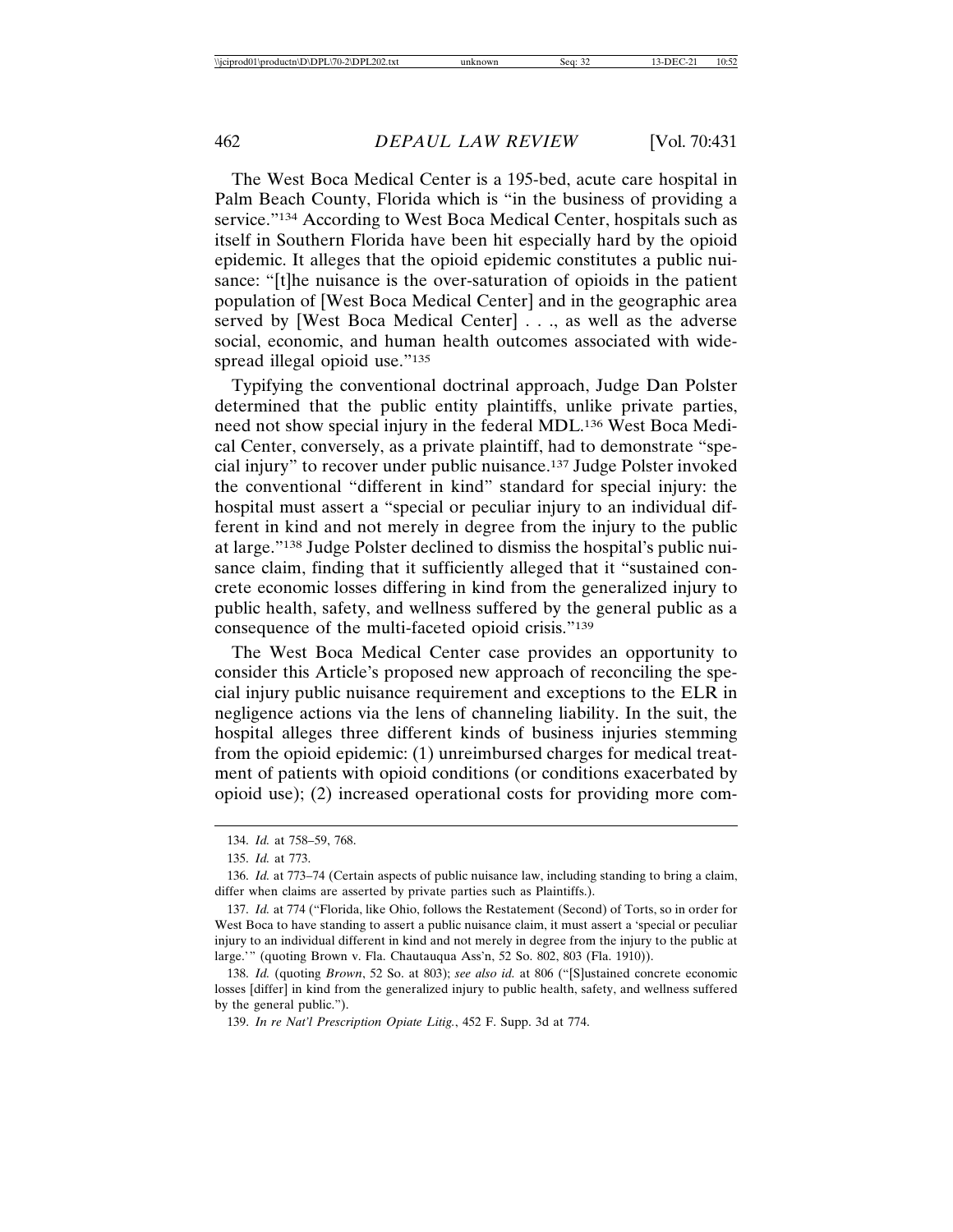plicated care to opioid addicts and dealing with "pill seekers"; and (3) increased costs as a direct purchaser of opioid pills.140

With respect to the first category of claimed business losses, channeling considerations weigh against liability. Hospitals provide a service and then seek compensation from the patient. If there are unreimbursed charges, West Boca Medical Center should seek them from their patients. Moreover, individual patients have brought cases included in the federal MDL seeking recovery for various damages, including their medical bills.141 Those patients are the first tier of impacted victims and there is no reason to think that they are not adequate enforcers against these particular harms. In this instance, "the general interest in deterring injurious conduct" is satisfied, as "directly injured victims can generally be counted on to vindicate the law as private attorneys general."142 Indeed, allowing West Boca Medical Center to enforce on its patients' behalf could lead to over-deterrence given the possibility of double recovery.143

But with respect to the second category of losses, channeling considerations weigh in favor of liability. The additional operational expenses incurred by West Boca Medical Center include additional training and diagnostic tools to distinguish pill-seekers from legitimate patients, and also the hiring of additional personnel to keep opioids secure.144 Judge Polster refers to this category of injury as "classic business costs."145 With respect to these direct costs, hospitals such as West Boca Medical Center are the first-tier victims146 and, if they are

143. Judge Polster does refer to a "concern that allowing West Boca to pursue the first category of damages would lead to double recovery against the Defendants." *Id.* at 766 n.21.

145. *In re Nat'l Prescription Opiate Litig.*, 452 F. Supp. 3d at 769.

<sup>140.</sup> *See id.* at 763, 768 (delineating three categories of "injuries to business or property").

<sup>141.</sup> *See id.* at 769 ("In this MDL alone, there are scores of cases brought by individual parties seeking compensation for various damages, including their medical bills. If hospitals are damaged by patients not paying their medical bills, their remedy—as discussed above—should be to seek compensation from the patients who are not paying those bills.").

<sup>142.</sup> *Id.* at 767 (quoting Holmes v. Sec. Inv'r Prot. Corp., 503 U.S. 258, 270 (1992); *see also id.* at 769 ("To the extent the Defendants are liable to the patients for the costs of medical bills, it ought to be the patients' responsibility to hold the Defendants liable as 'private attorneys general.'"); *id.* at 769 ("In the case of unpaid medical bills, it is not entirely clear that the medical expenses injury does not belong, in whole or in part, to the patients.").

<sup>144.</sup> *Id.* at 760 (listing "operational costs such as 'capital improvement costs,' 'additional security costs,' and 'additional training and educational costs for hospital personnel,' as well as costs associated with being falsely induced to purchase and prescribe more opioid pills than were appropriate.") (internal citations omitted).

<sup>146.</sup> *Cf. id.* (describing the hospital's operational expenses as "direct costs to hospitals that allegedly were borne as a result of the opioid crisis itself, not simply as a result of treating injured patients.").